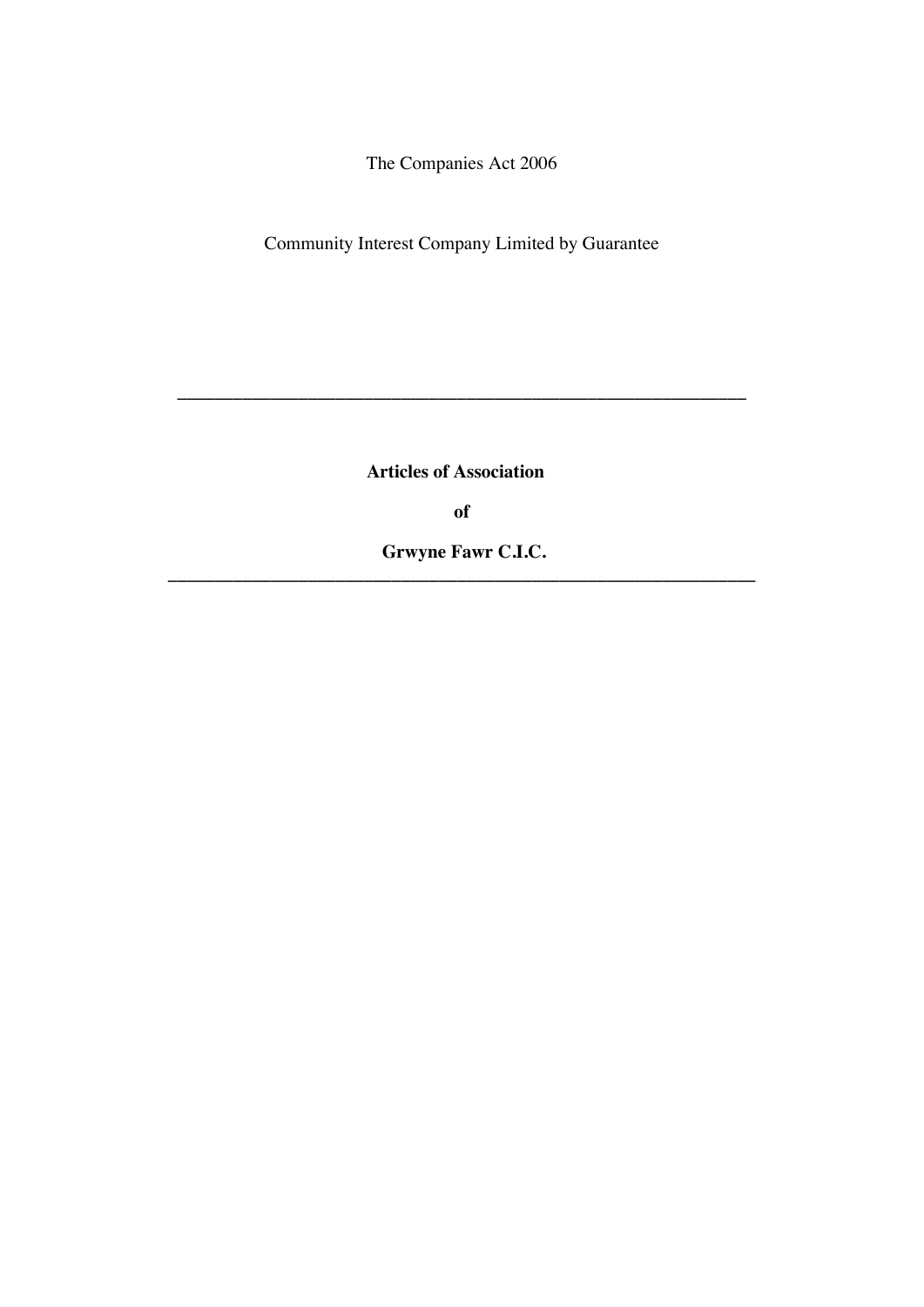# The Companies Act 2006

# **Community Interest Company Limited by Guarantee**

# **INDEX TO THE ARTICLES**

|     | <b>COMMUNITY AND INTEREST COMPANY AND ASSET LOCK </b> 1 |  |  |  |
|-----|---------------------------------------------------------|--|--|--|
| 2.  |                                                         |  |  |  |
| 3.  |                                                         |  |  |  |
| 4.  |                                                         |  |  |  |
|     |                                                         |  |  |  |
| 5.  |                                                         |  |  |  |
| 6.  |                                                         |  |  |  |
| 7.  |                                                         |  |  |  |
|     |                                                         |  |  |  |
|     |                                                         |  |  |  |
| 8.  |                                                         |  |  |  |
| 9.  |                                                         |  |  |  |
| 10. |                                                         |  |  |  |
| 11. |                                                         |  |  |  |
| 12. |                                                         |  |  |  |
|     |                                                         |  |  |  |
| 13. |                                                         |  |  |  |
| 14. |                                                         |  |  |  |
| 15. |                                                         |  |  |  |
| 16. |                                                         |  |  |  |
| 17. |                                                         |  |  |  |
| 18. |                                                         |  |  |  |
| 19. |                                                         |  |  |  |
| 20. |                                                         |  |  |  |
| 21. |                                                         |  |  |  |
| 22. |                                                         |  |  |  |
|     |                                                         |  |  |  |
| 23. |                                                         |  |  |  |
| 24. |                                                         |  |  |  |
| 25. |                                                         |  |  |  |
| 26. |                                                         |  |  |  |
|     | <b>MEMBERS.</b>                                         |  |  |  |
|     |                                                         |  |  |  |
| 27. |                                                         |  |  |  |
| 28. |                                                         |  |  |  |
|     |                                                         |  |  |  |
| 29. |                                                         |  |  |  |
| 30. |                                                         |  |  |  |
| 31. |                                                         |  |  |  |
| 32. |                                                         |  |  |  |
| 33. |                                                         |  |  |  |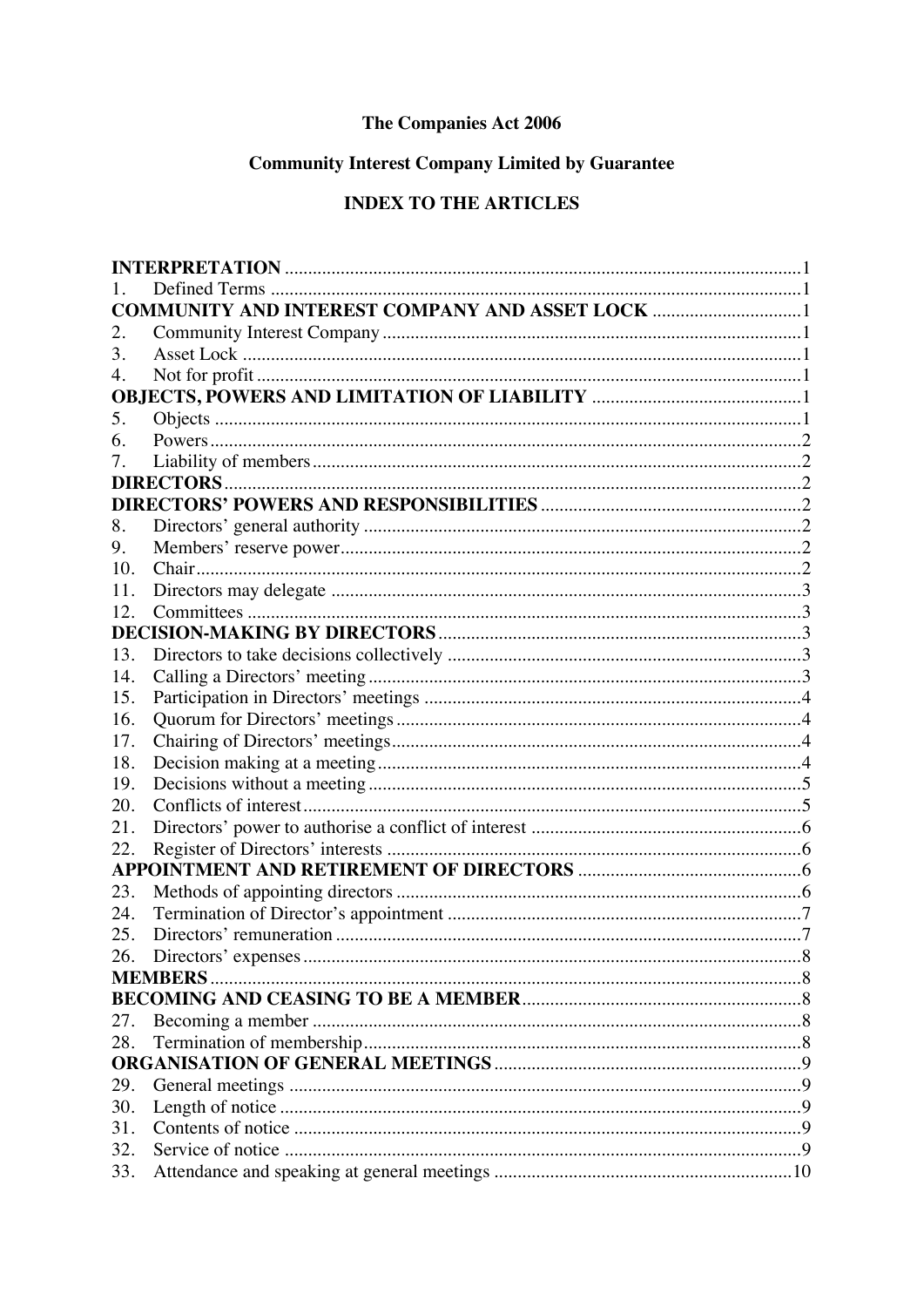| 34.             |                                                          |  |  |  |  |
|-----------------|----------------------------------------------------------|--|--|--|--|
| 35.             |                                                          |  |  |  |  |
| 36.             |                                                          |  |  |  |  |
| 37.             |                                                          |  |  |  |  |
|                 |                                                          |  |  |  |  |
| 38.             |                                                          |  |  |  |  |
| 39.             |                                                          |  |  |  |  |
| 40.             |                                                          |  |  |  |  |
| 41.             |                                                          |  |  |  |  |
| 42.             |                                                          |  |  |  |  |
| 43.             |                                                          |  |  |  |  |
| 44 <sub>1</sub> |                                                          |  |  |  |  |
|                 |                                                          |  |  |  |  |
|                 |                                                          |  |  |  |  |
|                 | <b>ADMINISTRATIVE ARRANGEMENTS AND MISCELLANEOUS  16</b> |  |  |  |  |
| 46.             |                                                          |  |  |  |  |
| 47.             |                                                          |  |  |  |  |
| 48.             |                                                          |  |  |  |  |
| 49.             |                                                          |  |  |  |  |
| 50.             |                                                          |  |  |  |  |
| 51.             |                                                          |  |  |  |  |
| 52.             |                                                          |  |  |  |  |
|                 |                                                          |  |  |  |  |
|                 |                                                          |  |  |  |  |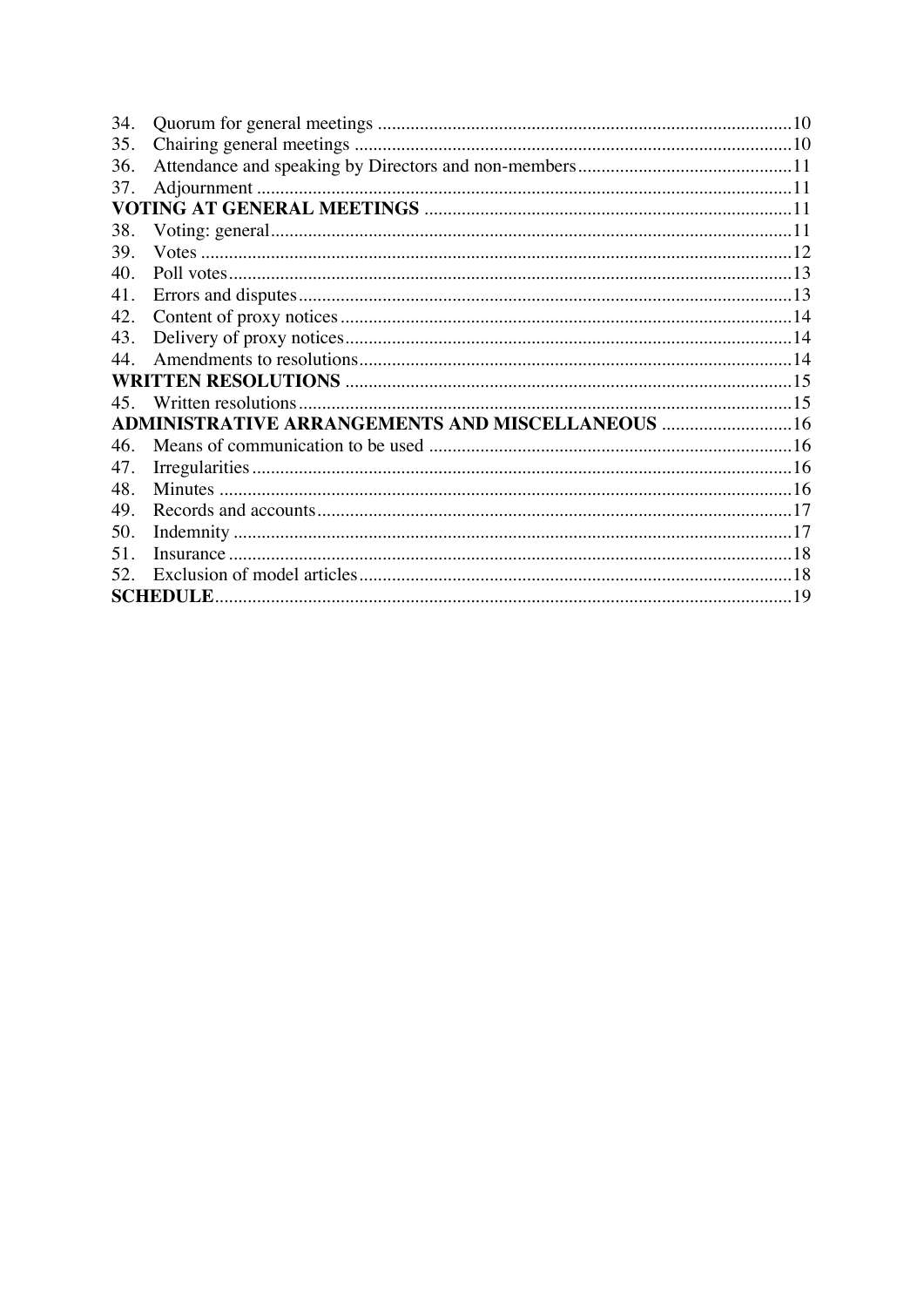### **The Companies Act 2006**

### **Articles of Association**

**of** 

**Grwyne Fawr C.I.C.**

# **INTERPRETATION**

### **1. Defined Terms**

The interpretation of these Articles is governed by the provisions set out in the Schedule at end of the Articles.

# **COMMUNITY AND INTEREST COMPANY AND ASSET LOCK**

### **2. Community Interest Company**

The Company is to be a community interest company.

### **3. Asset Lock**<sup>2</sup>

- 3.1 The Company shall not transfer any of its assets other than for full consideration.
- 3.2 Provided the conditions in Article 3.3 are satisfied, Article 3.1 shall not apply to:
	- (a) the transfer of assets to any specified asset-locked body, or (with the consent of the Regulator) to any other asset-locked body; and
	- (b) the transfer of assets made for the benefit of the community other than by way of a transfer of assets into an asset-locked body.
- 3.3 The conditions are that the transfer of assets must comply with any restrictions on the transfer of assets for less than full consideration which may be set out elsewhere in the Memorandum and Articles of the Company.

### 4. **Not for profit**

The Company is not established or conducted for private gain: any surplus or assets are used principally for the benefit of the community.

# **OBJECTS, POWERS AND LIMITATION OF LIABILITY**

# **5. Objects**<sup>4</sup>

The objects of the Company are to carry on activities which benefit the community and in particular (without limitation) to the improvement and maintenance of facilities available to members of the community of the Grwyne Fawr valley including individual residents, visitors and entities having a place of business or legitimate community activity in the valley, such facilities including without limitation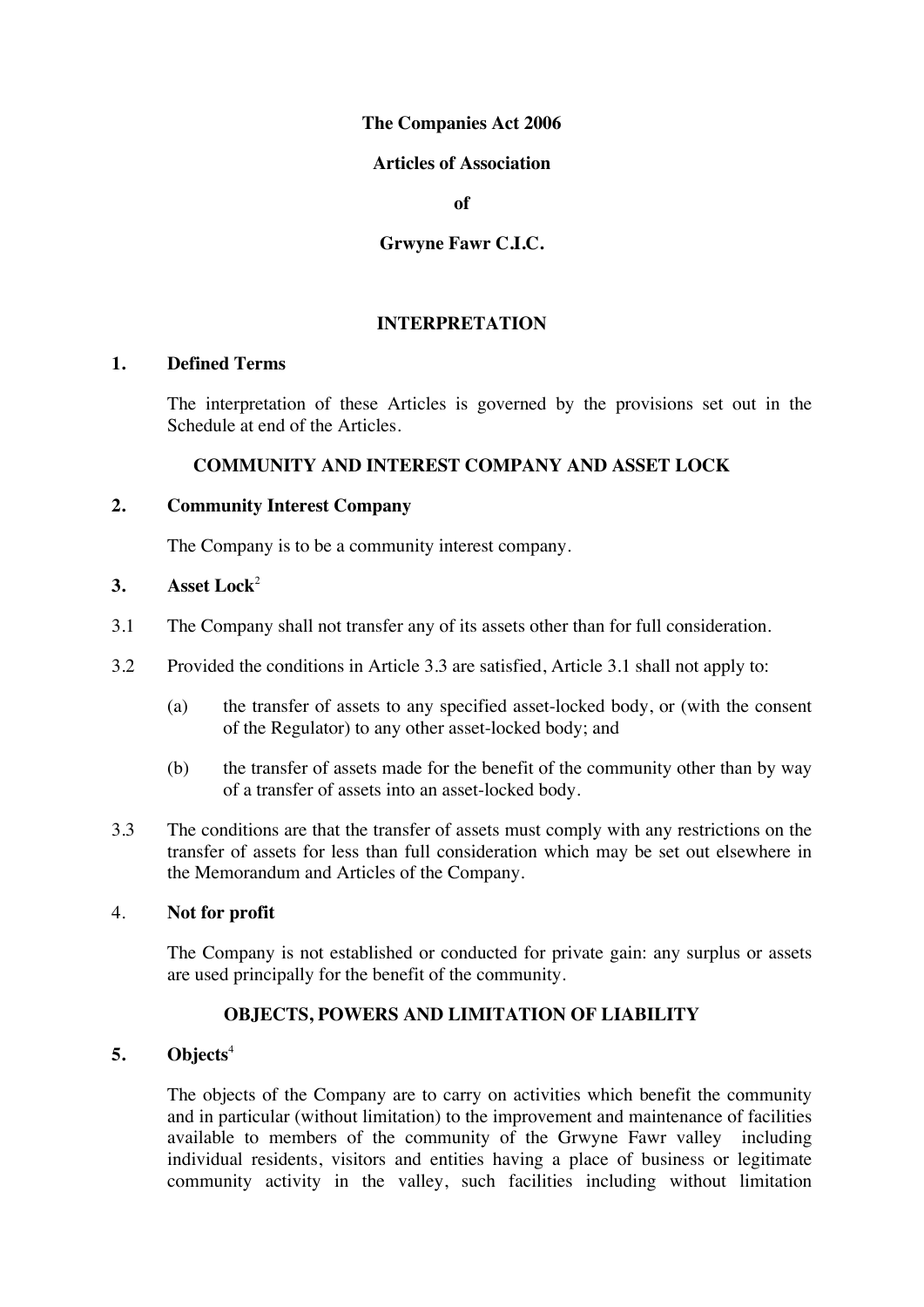communication facilities, the reduction and control of noxious emissions and the enforcement of laws and regulations protecting the environment and/or the peaceful enjoyment of the countryside as they apply to the valley and any similar activities as dictated by the members of the CIC.

### **6. Powers**

To further its objects the Company may do all such lawful things as may further the Company's objects and, in particular, but, without limitation, may borrow or raise and secure the payment of money for any purpose including for the purposes of investment or of raising funds.

#### **7. Liability of members**<sup>5</sup>

The liability of each member is limited to £1, being the amount that each member undertakes to contribute to the assets of the Company in the event of its being wound up while he or she is a member or within one year after he or she ceases to be a member, for:

- 7.1 payment of the Company's debts and liabilities contracted before he or she ceases to be a member;
- 7.2 payment of the costs, charges and expenses of winding up; and
- 7.3 adjustment of the rights of the contributories among themselves.

#### **DIRECTORS**

### **DIRECTORS' POWERS AND RESPONSIBILITIES**

#### **8. Directors' general authority**

Subject to the Articles, the Directors are responsible for the management of the Company's business, for which purpose they may exercise all the powers of the Company.

#### **9. Members' reserve power**

- 9.1 The members may, by special resolution, direct the Directors to take, or refrain from taking, specific action.
- 9.2 No such special resolution invalidates anything which the Directors have done before the passing of the resolution.

### **10. Chair**

The Directors may appoint one of their number to be the chair of the Directors for such term of office as they determine and may at any time remove him or her from office.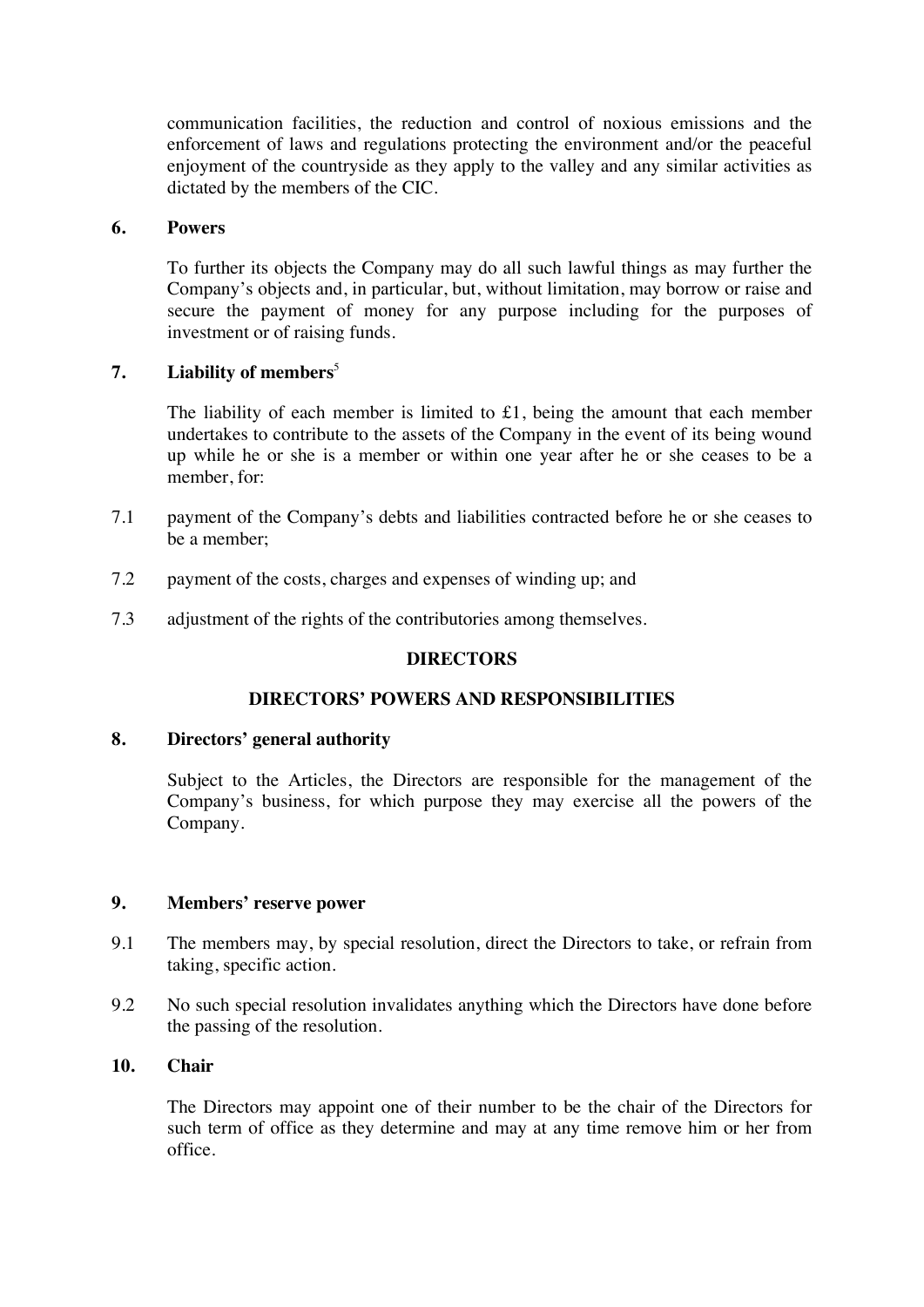### **11. Directors may delegate**<sup>6</sup>

- 11.1 Subject to the Articles, the Directors may delegate any of the powers which are conferred on them under the Articles:
	- 11.1.1 to such person or committee;
	- 11.1.2 by such means (including by power of attorney);
	- 11.1.3 to such an extent;
	- 11.1.4 in relation to such matters or territories; and
	- 11.1.5 on such terms and conditions;

as they think fit.

- 11.2 If the Directors so specify, any such delegation may authorise further delegation of the Directors' powers by any person to whom they are delegated.
- 11.3 The Directors may revoke any delegation in whole or part, or alter its terms and conditions.

## **12. Committees**

- 12.1 Committees to which the Directors delegate any of their powers must follow procedures which are based as far as they are applicable on those provisions of the Articles which govern the taking of decisions by Directors.
- 12.2 The Directors may make rules of procedure for all or any committees, which prevail over rules derived from the Articles if they are not consistent with them.

# **DECISION-MAKING BY DIRECTORS**

### **13.** Directors to take decisions collectively<sup>7</sup>

Any decision of the Directors must be either a majority decision at a meeting or a decision taken in accordance with Article 19.

### **14. Calling a Directors' meeting**

- 14.1 Two Directors may (and the Secretary, if any, must at the request of two Directors) call a Directors' meeting.
- 14.2 A Directors' meeting must be called by at least seven Clear Days' notice unless either:

14.2.1 all the Directors agree; or

14.2.2 urgent circumstances require shorter notice.

14.3 Notice of Directors' meetings must be given to each Director.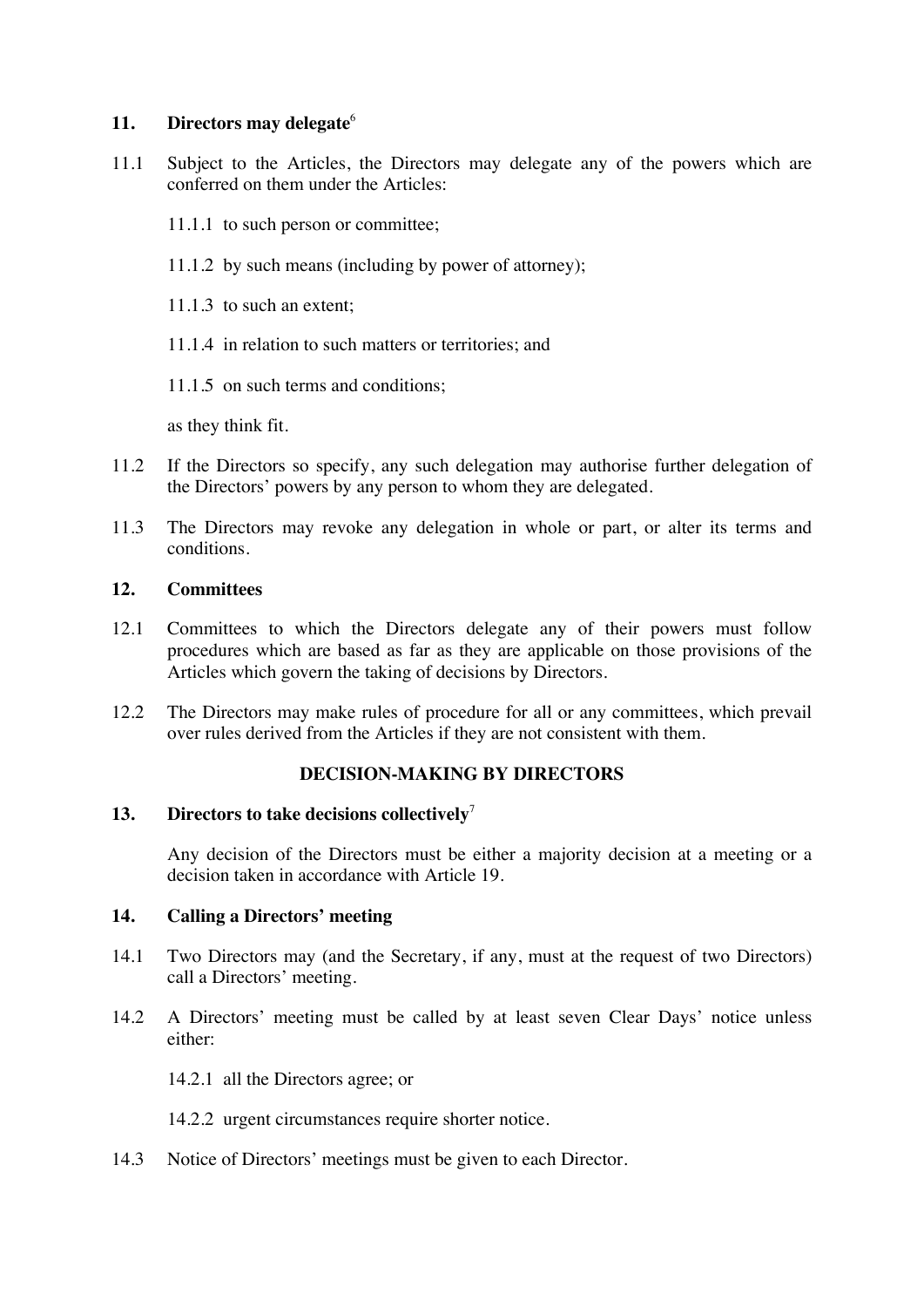- 14.4 Every notice calling a Directors' meeting must specify:
	- 14.4.1 the place, day and time of the meeting; and
	- 14.4.2 if it is anticipated that Directors participating in the meeting will not be in the same place, how it is proposed that they should communicate with each other during the meeting.
- 14.5 Notice of Directors' meetings need not be in Writing.
- 14.6 Notice of Directors' meetings may be sent by Electronic Means to an Address provided by the Director for the purpose and which is believed at the time of dispatch of any communication to be in use by and accessible to the Director to whom the communication is addressed.

### **15. Participation in Directors' meetings**

- 15.1 Subject to the Articles, Directors participate in a Directors' meeting, or part of a Directors' meeting, when:
	- 15.1.1 the meeting has been called and takes place in accordance with the Articles; and
	- 15.1.2 they can each communicate to the others any information or opinions they have on any particular item of the business of the meeting.
- 15.2 In determining whether Directors are participating in a Directors' meeting, it is irrelevant where any Director is or how they communicate with each other.<sup>8</sup>
- 15.3 If all the Directors participating in a meeting are not in the same place, they may decide that the meeting is to be treated as taking place wherever any of them is.

## **16. Quorum for Directors' meetings**<sup>9</sup>

- 16.1 At a Directors' meeting, unless a quorum is participating, no proposal is to be voted on, except a proposal to call another meeting.
- 16.2 The quorum for Directors' meetings may be fixed from time to time by a decision of the Directors, but it must never be less than two, and unless otherwise fixed it is two.
- 16.3 If the total number of Directors for the time being is less than the quorum required, the Directors must not take any decision other than a decision:
	- 16.3.1 to call a general meeting so as to enable the members to appoint further Directors.

### **17. Chairing of Directors' meetings**

The Chair, if any, or in his or her absence another Director nominated by the Directors present shall preside as chair of each Directors' meeting.

## **18. Decision making at a meeting**<sup>10</sup>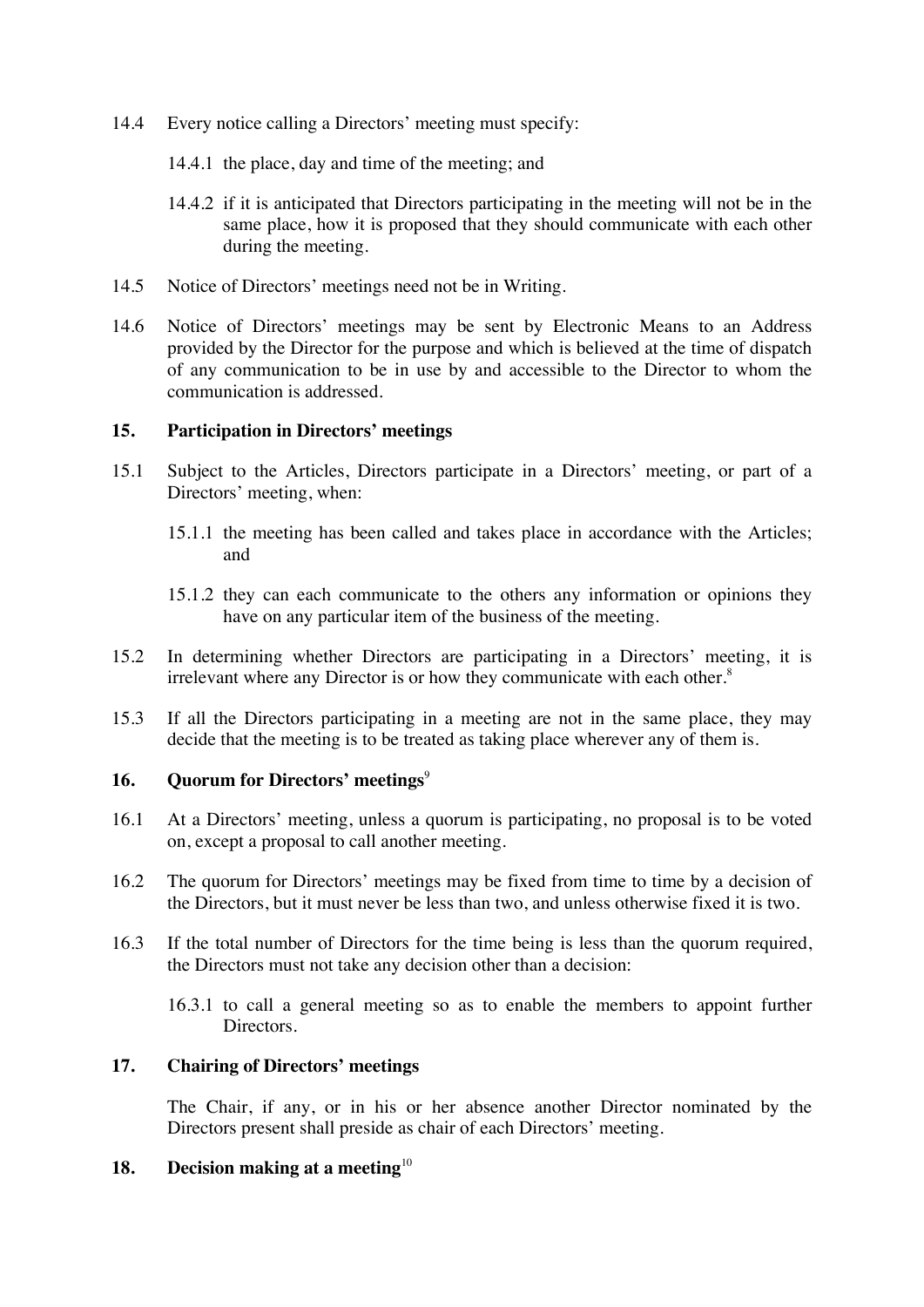- 18.1 Questions arising at a Directors' meeting shall be decided by a majority of votes.
- 18.2 In all proceedings of Directors each Director must not have more than one vote.<sup>11</sup>
- 18.3 In case of an equality of votes, the Chair shall have a second or casting vote.

### **19. Decisions without a meeting**<sup>12</sup>

- 19.1 The Directors may take a unanimous decision without a Directors' meeting by indicating to each other by any means, including without limitation by Electronic Means, that they share a common view on a matter. Such a decision may, but need not, take the form of a resolution in Writing, copies of which have been signed by each Director or to which each Director has otherwise indicated agreement in Writing.
- 19.2 A decision which is made in accordance with Article 19.1 shall be as valid and effectual as if it had been passed at a meeting duly convened and held, provided the following conditions are complied with:
	- 19.2.1 approval from each Director must be received by one person being either such person as all the Directors have nominated in advance for that purpose or such other person as volunteers if necessary ("the Recipient"), which person may, for the avoidance of doubt, be one of the Directors;
	- 19.2.2 following receipt of responses from all of the Directors, the Recipient must communicate to all of the Directors by any means whether the resolution has been formally approved by the Directors in accordance with this Article 19.2;
	- 19.2.3 the date of the decision shall be the date of the communication from the Recipient confirming formal approval;
	- 19.2.4 the Recipient must prepare a minute of the decision in accordance with Article 478.

# **20. Conflicts of interest**<sup>13</sup>

- 20.1 Whenever a Director finds himself or herself in a situation that is reasonably likely to give rise to a Conflict of Interest, he or she must declare his or her interest to the Directors unless, or except to the extent that, the other Directors are or ought reasonably to be aware of it already.
- 20.2 If any question arises as to whether a Director has a Conflict of Interest, the question shall be decided by a majority decision of the other Directors.
- 20.3 Whenever a matter is to be discussed at a meeting or decided in accordance with Article 19 and a Director has a Conflict of Interest in respect of that matter then, subject to Article 21, he or she must:
	- 20.3.1 remain only for such part of the meeting as in the view of the other Directors is necessary to inform the debate;
	- 20.3.2 not be counted in the quorum for that part of the meeting; and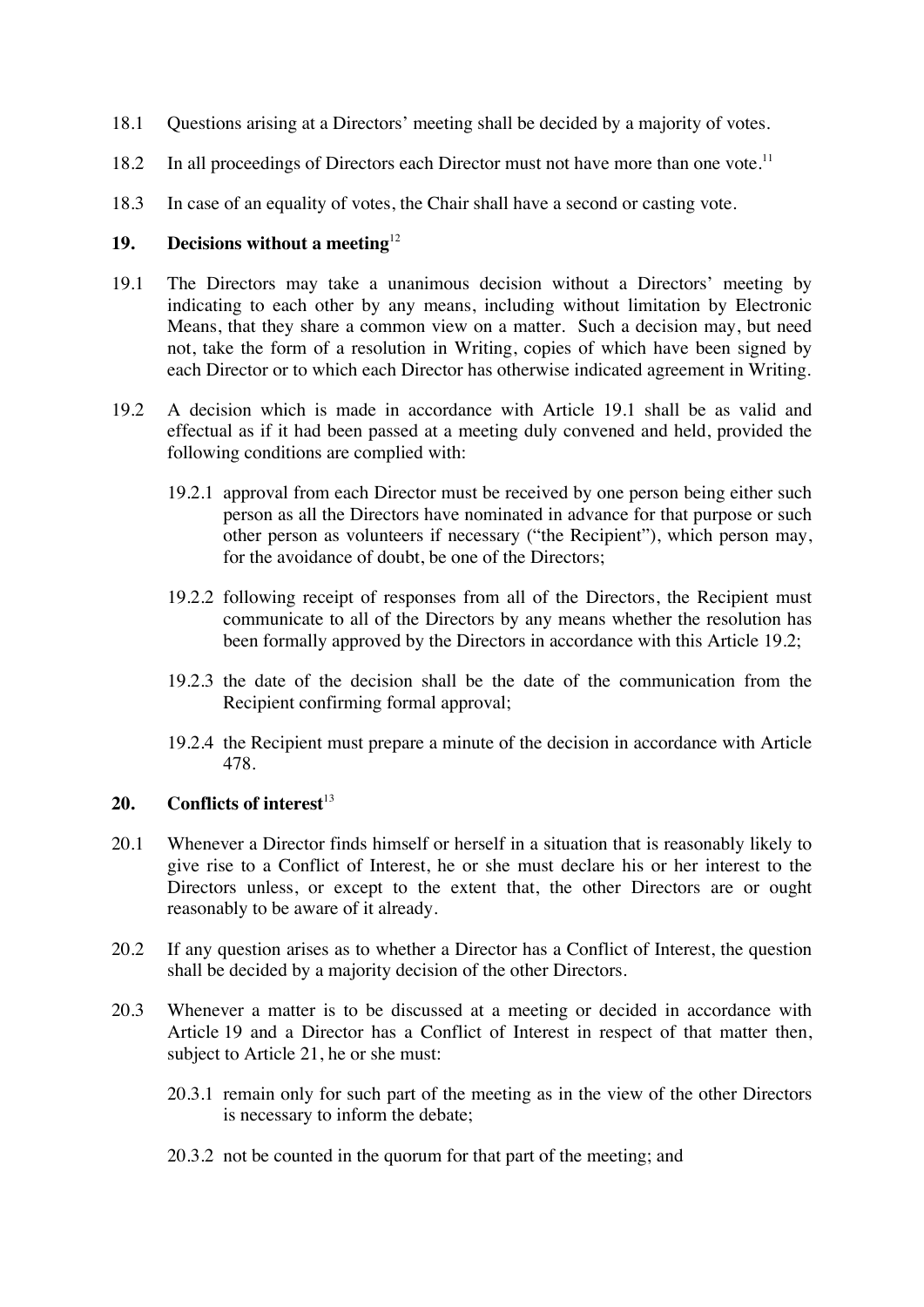20.3.3 withdraw during the vote and have no vote on the matter.

20.4 When a Director has a Conflict of Interest which he or she has declared to the Directors, he or she shall not be in breach of his or her duties to the Company by withholding confidential information from the Company if to disclose it would result in a breach of any other duty or obligation of confidence owed by him or her.

## **21. Directors' power to authorise a conflict of interest**

- 21.1 The Directors have power to authorise a Director to be in a position of Conflict of Interest provided:
	- 21.1.1 in relation to the decision to authorise a Conflict of Interest, the conflicted Director must comply with Article 20.3;
	- 21.1.2 in authorising a Conflict of Interest, the Directors can decide the manner in which the Conflict of Interest may be dealt with and, for the avoidance of doubt, they can decide that the Director with a Conflict of Interest can participate in a vote on the matter and can be counted in the quorum;
	- 21.1.3 the decision to authorise a Conflict of Interest can impose such terms as the Directors think fit and is subject always to their right to vary or terminate the authorisation; and
- 21.2 If a matter, or office, employment or position, has been authorised by the Directors in accordance with Article 21.1 then, even if he or she has been authorised to remain at the meeting by the other Directors, the Director may absent himself or herself from meetings of the Directors at which anything relating to that matter, or that office, employment or position, will or may be discussed.
- 21.3 A Director shall not be accountable to the Company for any benefit which he or she derives from any matter, or from any office, employment or position, which has been authorised by the Directors in accordance with Article 21.1 (subject to any limits or conditions to which such approval was subject).

### **22. Register of Directors' interests**

The Directors shall cause a register of Directors' interests to be kept. A Director must declare the nature and extent of any interest, direct or indirect, which he or she has in a proposed transaction or arrangement with the Company or in any transaction or arrangement entered into by the Company which has not previously been declared.

# **APPOINTMENT AND RETIREMENT OF DIRECTORS**<sup>14</sup>

### **23. Methods of appointing directors**

- 23.1 Those persons notified to the Registrar of Companies as the first Directors of the Company shall be the first Directors.
- 23.2 Any person who is willing to act as a Director, and is permitted by law to do so, may be appointed to be a Director: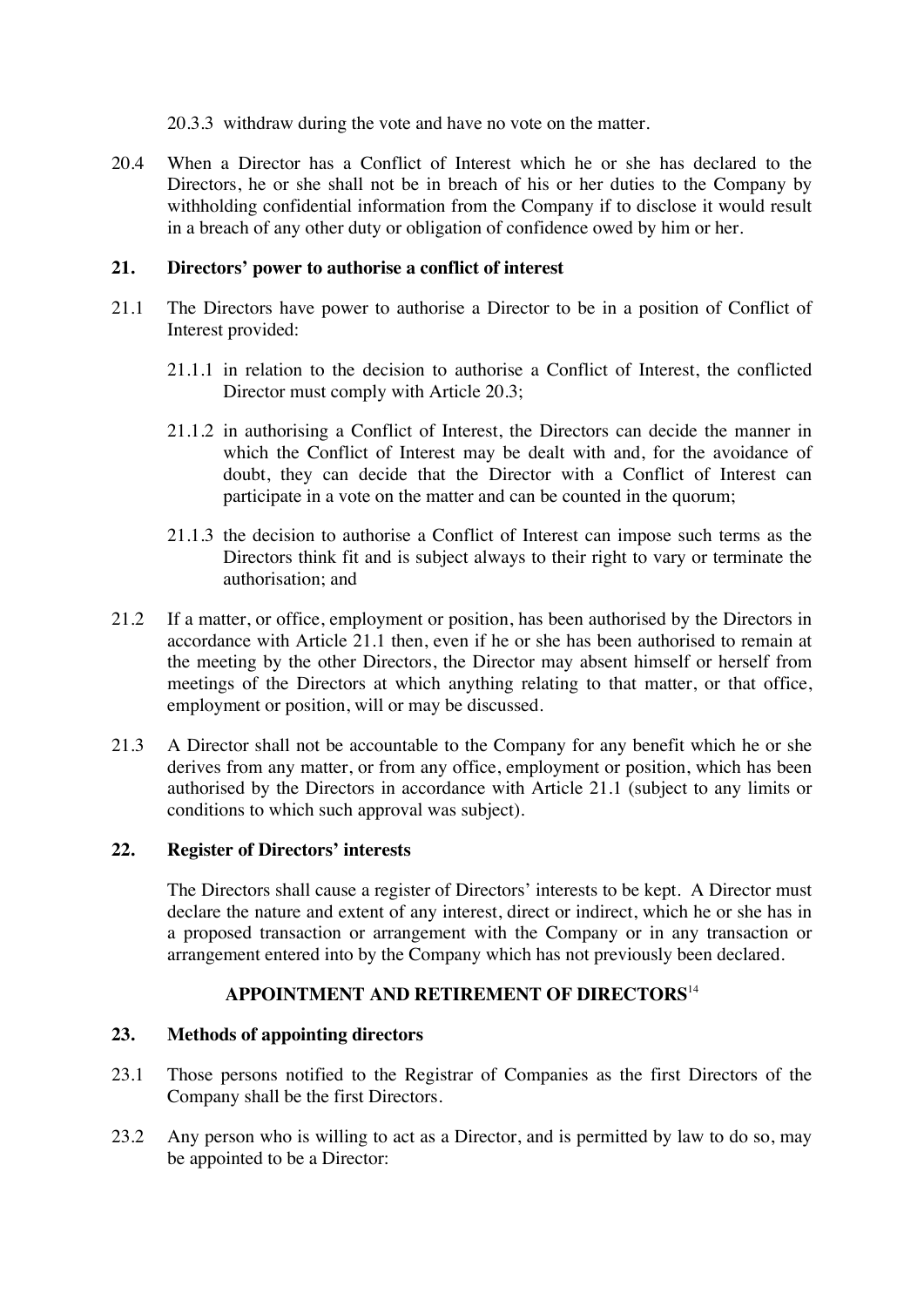- (a) by ordinary resolution; or
- (b) by a decision of the Directors.
- 23.3 In any case where, as a result of death, the Company has no members and no Directors, the personal representatives of the last member to have died have the right, by notice in writing, to appoint a person to be a member.
- 23.4 For the purposes of Article 23.3, where two or more members die in circumstances rendering it uncertain who was the last to die, a younger member is deemed to have survived an older member.

# 24. **Termination of Director's appointment**<sup>15</sup>

A person ceases to be a Director as soon as:

- (a) that person ceases to be a Director by virtue of any provision of the Companies Acts, or is prohibited from being a Director by law;
- (b) a bankruptcy order is made against that person, or an order is made against that person in individual insolvency proceedings in a jurisdiction other than England and Wales or Northern Ireland which have an effect similar to that of bankruptcy;
- (c) a composition is made with that person's creditors generally in satisfaction of that person's debts;
- (d) notification is received by the Company from the Director that the Director is resigning from office, and such resignation has taken effect in accordance with its terms (but only if at least two Directors will remain in office when such resignation has taken effect);
- (e) the Director fails to attend three consecutive meetings of the Directors and the Directors resolve that the Director be removed for this reason; or
- (f) at a general meeting of the Company, a resolution is passed that the Director be removed from office, provided the meeting has invited the views of the Director concerned and considered the matter in the light of such views.

# **25. Directors' remuneration**<sup>16</sup>

- 25.1 Directors may undertake any services for the Company that the Directors decide.
- 25.2 Directors are entitled to such remuneration as the Directors determine:
	- (a) for their services to the Company as Directors; and
	- (b) for any other service which they undertake for the Company.
- 25.3 Subject to the Articles, a Director's remuneration may:
	- (a) take any form; and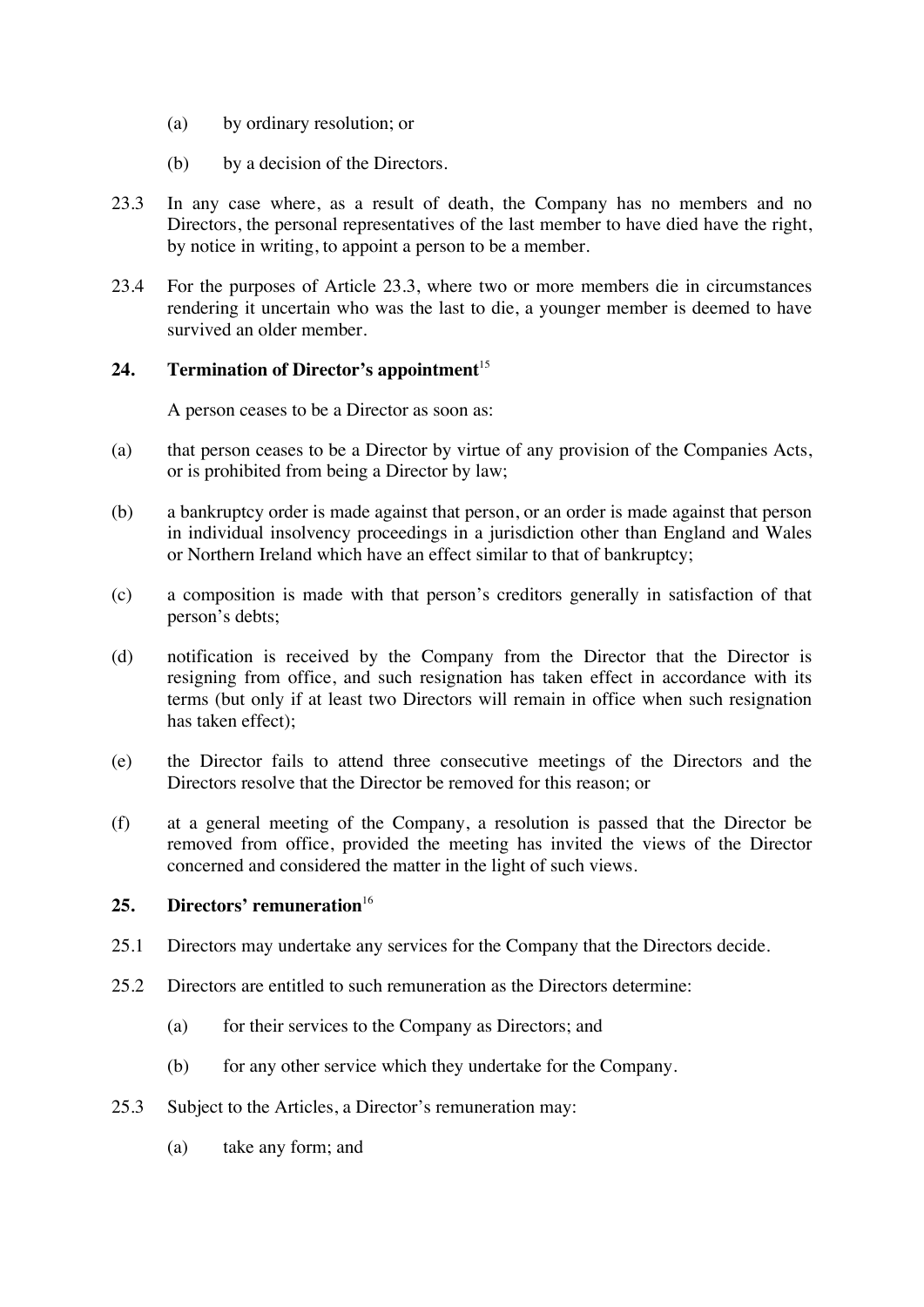- (b) include any arrangements in connection with the payment of a pension, allowance or gratuity, or any death, sickness or disability benefits, to or in respect of that director.
- 25.4 Unless the Directors decide otherwise, Directors' remuneration accrues from day to day.
- 25.5 Unless the Directors decide otherwise, Directors are not accountable to the Company for any remuneration which they receive as Directors or other officers or employees of the Company's subsidiaries or of any other body corporate in which the Company is interested.

### **26. Directors' expenses**

The Company may pay any reasonable expenses which the Directors properly incur in connection with their attendance at:

- (a) meetings of Directors or committees of Directors;
- (b) general meetings; or
- (c) separate meetings of any class of members or of the holders of any debentures of the Company,

or otherwise in connection with the exercise of their powers and the discharge of their responsibilities in relation to the Company.

#### **MEMBERS**<sup>17</sup>

### **BECOMING AND CEASING TO BE A MEMBER**<sup>18</sup>

#### **27. Becoming a member**<sup>19</sup>

- 27.1 The subscribers to the Memorandum are the first members of the Company.
- 27.2 Such other persons as are admitted to membership in accordance with the Articles shall be members of the Company.
- 27.3 No person shall be admitted a member of the Company unless he or she is approved by the Directors.
- 27.4 Every person who wishes to become a member shall deliver to the Company an application for membership in such form (and containing such information) as the Directors require and executed by him or her.

# 28. **Termination of membership**<sup>20</sup>

- 28.1 Membership is not transferable to anyone else.
- 28.2 Membership is terminated if:
	- 28.2.1 the member dies or ceases to exist;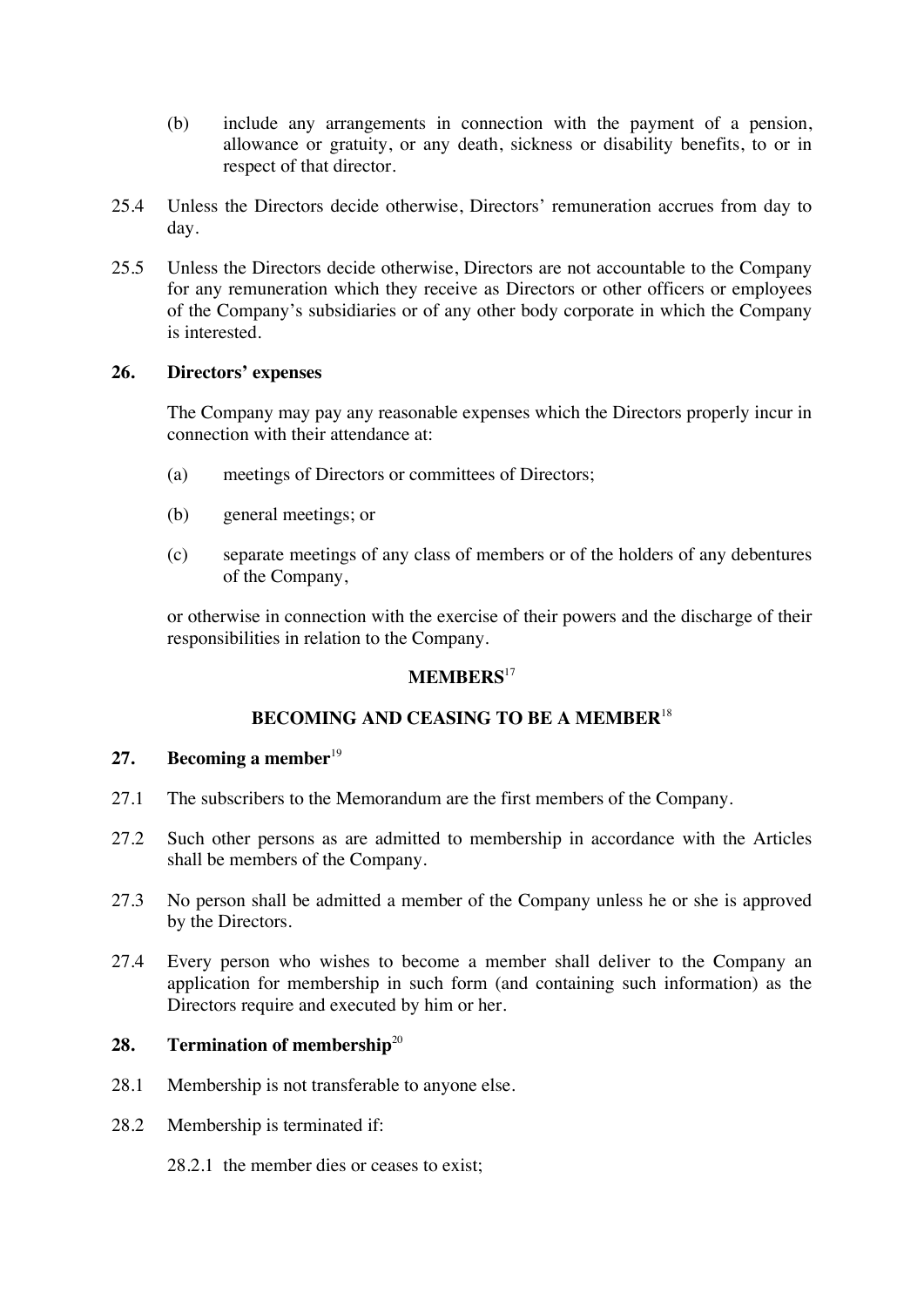- 28.2.2 otherwise in accordance with the Articles; or
- 28.2.3 at a meeting of the Directors at which at least half of the Directors are present, a resolution is passed resolving that the member be expelled on the ground that his or her continued membership is harmful to or is likely to become harmful to the interests of the Company. Such a resolution may not be passed unless the member has been given at least 14 Clear Days' notice that the resolution is to be proposed, specifying the circumstances alleged to justify expulsion, and has been afforded a reasonable opportunity of being heard by or of making written representations to the Directors. A member expelled by such a resolution will nevertheless remain liable to pay to the Company any subscription or other sum owed by him or her.

# **ORGANISATION OF GENERAL MEETINGS**<sup>21</sup>

### **29. General meetings**

- 29.1 The Directors may call a general meeting at any time.
- 29.2 The Directors must call a general meeting if required to do so by the members under the Companies Acts.<sup>22</sup>

### **30. Length of notice**

All general meetings must be called by either:

- 30.1 at least 14 Clear Days' notice; or
- 30.2 shorter notice if it is so agreed by [a majority of the members having a right to attend and vote at that meeting. Any such majority must together represent at least [90%] of the total voting rights at that meeting of all the members].

### **31. Contents of notice**

- 31.1 Every notice calling a general meeting must specify the place, day and time of the meeting, whether it is a general or an annual general meeting, and the general nature of the business to be transacted.
- 31.2 If a special resolution is to be proposed, the notice must include the proposed resolution and specify that it is proposed as a special resolution.
- 31.3 In every notice calling a meeting of the Company there must appear with reasonable prominence a statement informing the member of his or her rights to appoint another person as his or her proxy at a general meeting.

### **32. Service of notice**

Notice of general meetings must be given to every member, to the Directors and to the auditors of the Company.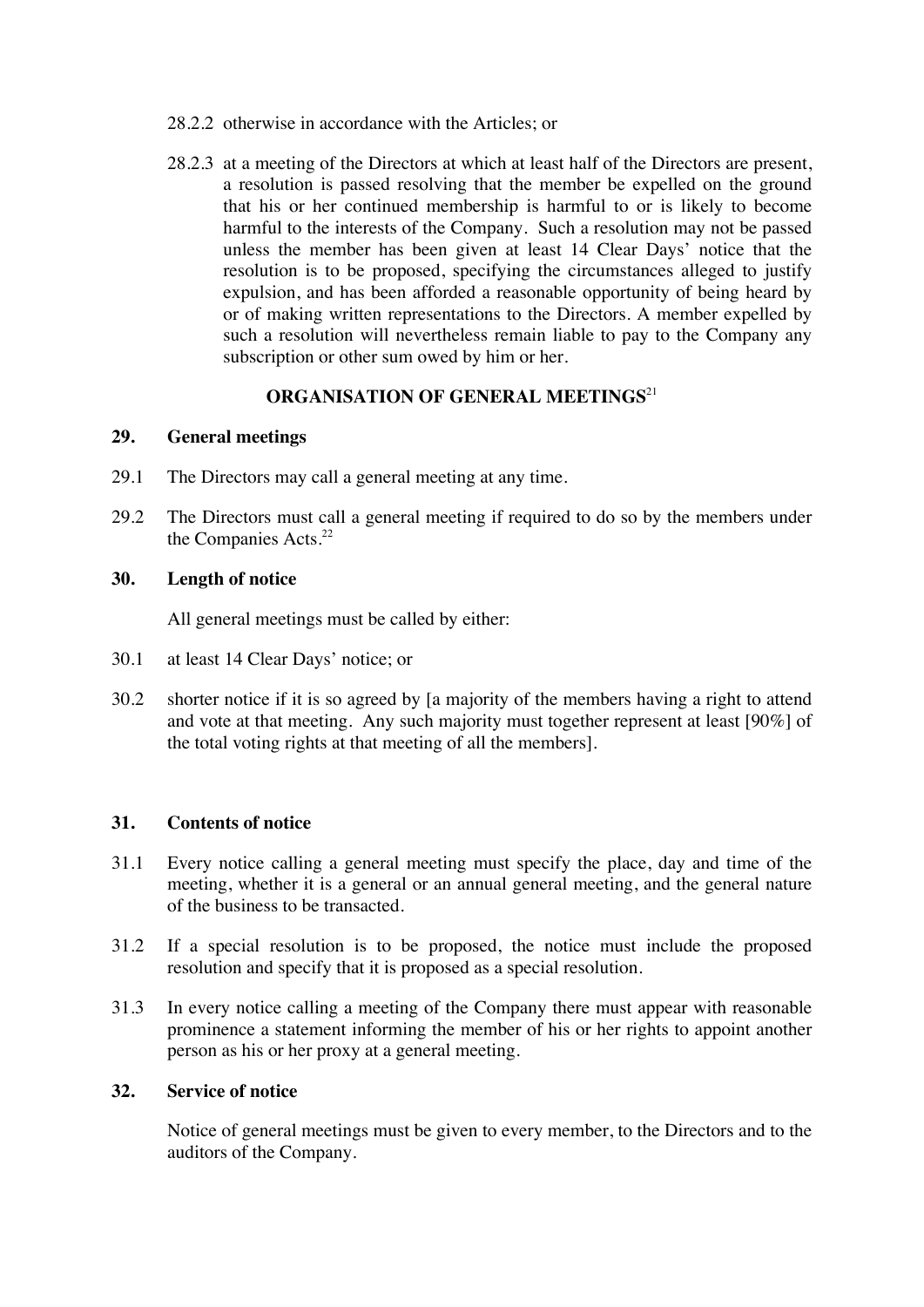### **33. Attendance and speaking at general meetings**

- 33.1 A person is able to exercise the right to speak at a general meeting when that person is in a position to communicate to all those attending the meeting, during the meeting, any information or opinions which that person has on the business of the meeting.
- 33.2 A person is able to exercise the right to vote at a general meeting when:
	- 33.2.1 that person is able to vote, during the meeting, on resolutions put to the vote at the meeting; and
	- 33.2.2 that person's vote can be taken into account in determining whether or not such resolutions are passed at the same time as the votes of all the other persons attending the meeting.
- 33.3 The Directors may make whatever arrangements they consider appropriate to enable those attending a general meeting to exercise their rights to speak or vote at it.
- 33.4 In determining attendance at a general meeting, it is immaterial whether any two or more members attending it are in the same place as each other.
- 33.5 Two or more persons who are not in the same place as each other attend a general meeting if their circumstances are such that if they have (or were to have) rights to speak and vote at that meeting, they are (or would be) able to exercise them.

### **34. Quorum for general meetings**

- 34.1 No business (other than the appointment of the chair of the meeting) may be transacted at any general meeting unless a quorum is present.
- 34.2 Two persons entitled to vote on the business to be transacted (each being a member, a proxy for a member or a duly Authorised Representative of a member); or 10% of the total membership (represented in person or by proxy), whichever is greater, shall be a quorum.
- 34.3 If a quorum is not present within half an hour from the time appointed for the meeting, the meeting shall stand adjourned to the same day in the next week at the same time and place, or to such time and place as the Directors may determine, and if at the adjourned meeting a quorum is not present within half an hour from the time appointed for the meeting those present and entitled to vote shall be a quorum.

### **35. Chairing general meetings**

- 35.1 The Chair (if any) or in his or her absence some other Director nominated by the Directors will preside as chair of every general meeting.
- 35.2 If neither the Chair nor such other Director nominated in accordance with Article 35.1 (if any) is present within fifteen minutes after the time appointed for holding the meeting and willing to act, the Directors present shall elect one of their number to chair the meeting and, if there is only one Director present and willing to act, he or she shall be chair of the meeting.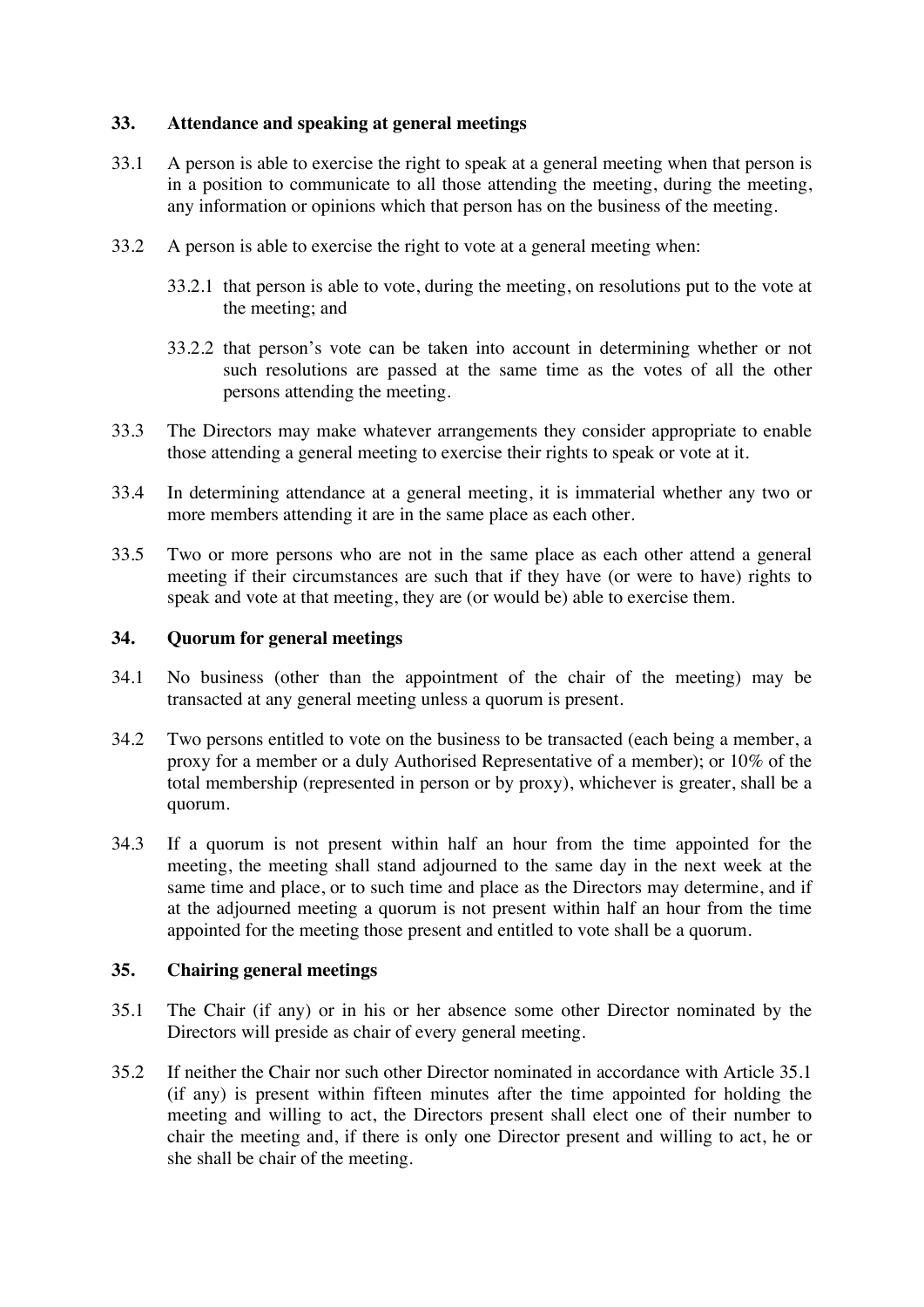35.3 If no Director is willing to act as chair of the meeting, or if no Director is present within fifteen minutes after the time appointed for holding the meeting, the members present in person or by proxy and entitled to vote must choose one of their number to be chair of the meeting, save that a proxy holder who is not a member entitled to vote shall not be entitled to be appointed chair of the meeting.

### **36. Attendance and speaking by Directors and non-members**

- 36.1 A Director may, even if not a member, attend and speak at any general meeting.
- 36.2 The chair of the meeting may permit other persons who are not members of the Company to attend and speak at a general meeting.

### **37. Adjournment**

- 37.1 The chair of the meeting may adjourn a general meeting at which a quorum is present if:
	- 37.1.1 the meeting consents to an adjournment; or
	- 37.1.2 it appears to the chair of the meeting that an adjournment is necessary to protect the safety of any person attending the meeting or ensure that the business of the meeting is conducted in an orderly manner.
- 37.2 The chair of the meeting must adjourn a general meeting if directed to do so by the meeting.
- 37.3 When adjourning a general meeting, the chair of the meeting must:
	- 37.3.1 either specify the time and place to which it is adjourned or state that it is to continue at a time and place to be fixed by the Directors; and
	- 37.3.2 have regard to any directions as to the time and place of any adjournment which have been given by the meeting.
- 37.4 If the continuation of an adjourned meeting is to take place more than 14 days after it was adjourned, the Company must give at least seven Clear Days' notice of it:
	- 37.4.1 to the same persons to whom notice of the Company's general meetings is required to be given; and
	- 37.4.2 containing the same information which such notice is required to contain.
- 37.5 No business may be transacted at an adjourned general meeting which could not properly have been transacted at the meeting if the adjournment had not taken place.

# **VOTING AT GENERAL MEETINGS**

### **38. Voting: general**

38.1 A resolution put to the vote of a general meeting must be decided on a show of hands unless a poll is duly demanded in accordance with the Articles.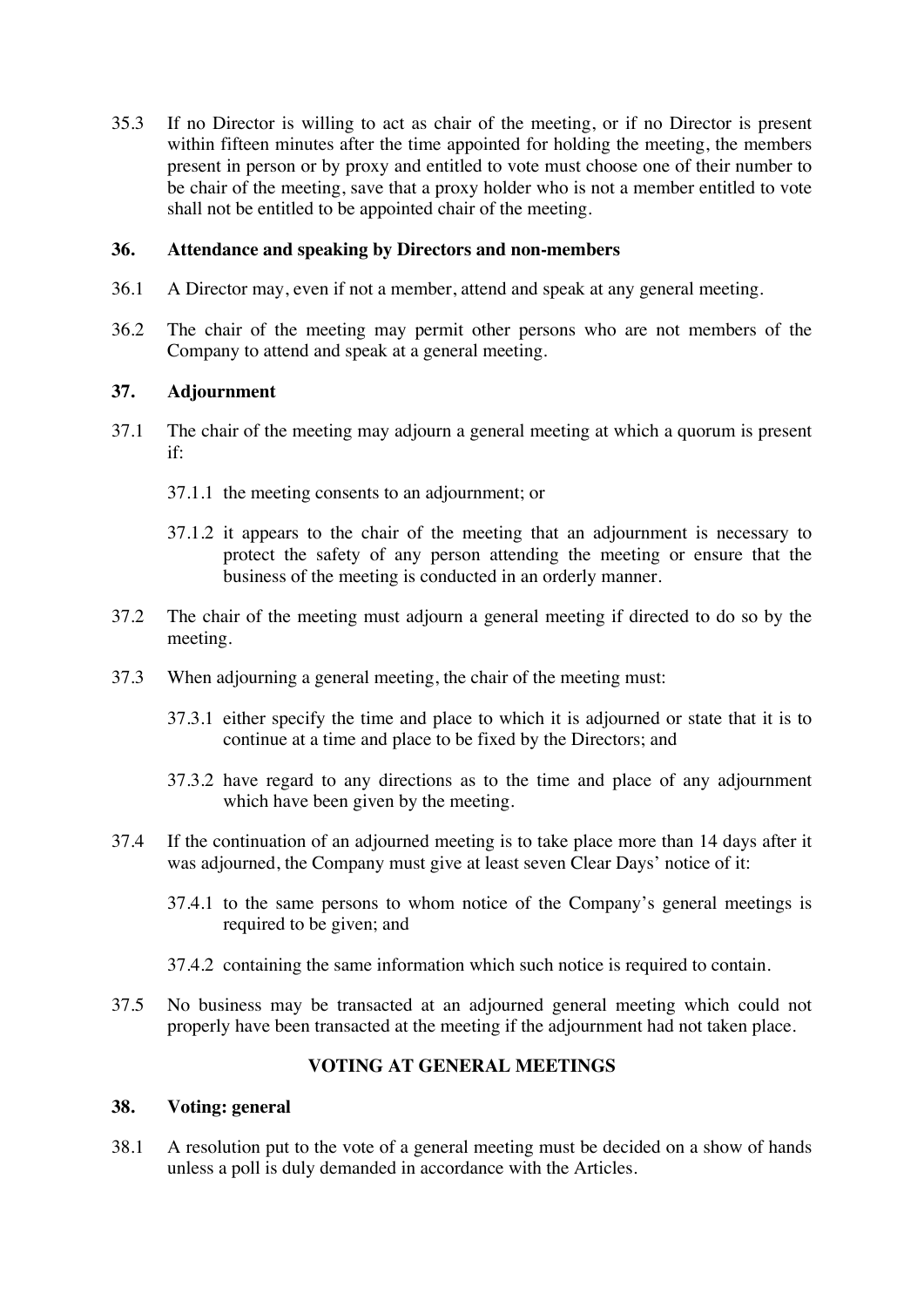- 38.2 A person who is not a member of the Company shall not have any right to vote at a general meeting of the Company; but this is without prejudice to any right to vote on a resolution affecting the rights attached to a class of the Company's debentures*. 23*
- 38.3 Article 38.2 shall not prevent a person who is a proxy for a member or a duly Authorised Representative from voting at a general meeting of the Company.

### **39. Votes**

- 39.1 On a vote on a resolution on a show of hands at a meeting every person present in person (whether a member, proxy or Authorised Representative of a member) and entitled to vote shall have a maximum of one vote.
- 39.2 On a vote on a resolution on a poll at a meeting every member present in person or by proxy or Authorised Representative shall have one vote.
- 39.3 In the case of an equality of votes, whether on a show of hands or on a poll, the chair of the meeting shall not be entitled to a casting vote in addition to any other vote he or she may have.
- 39.4 No member shall be entitled to vote at any general meeting unless all monies presently payable by him, her or it to the Company have been paid.
- 39.5 The following provisions apply to any organisation that is a member ("a Member Organisation"):
	- 39.5.1 a Member Organisation may nominate any individual to act as its representative ("an Authorised Representative") at any meeting of the Company;
	- 39.5.2 the Member Organisation must give notice in Writing to the Company of the name of its Authorised Representative. The Authorised Representative will not be entitled to represent the Member Organisation at any meeting of the Company unless such notice has been received by the Company. The Authorised Representative may continue to represent the Member Organisation until notice in Writing is received by the Company to the contrary;
	- 39.5.3 a Member Organisation may appoint an Authorised Representative to represent it at a particular meeting of the Company or at all meetings of the Company until notice in Writing to the contrary is received by the Company*;*
	- 39.5.4 any notice in Writing received by the Company shall be conclusive evidence of the Authorised Representative's authority to represent the Member Organisation or that his or her authority has been revoked. The Company shall not be required to consider whether the Authorised Representative has been properly appointed by the Member Organisation;
	- 39.5.5 an individual appointed by a Member Organisation to act as its Authorised Representative is entitled to exercise (on behalf of the Member Organisation)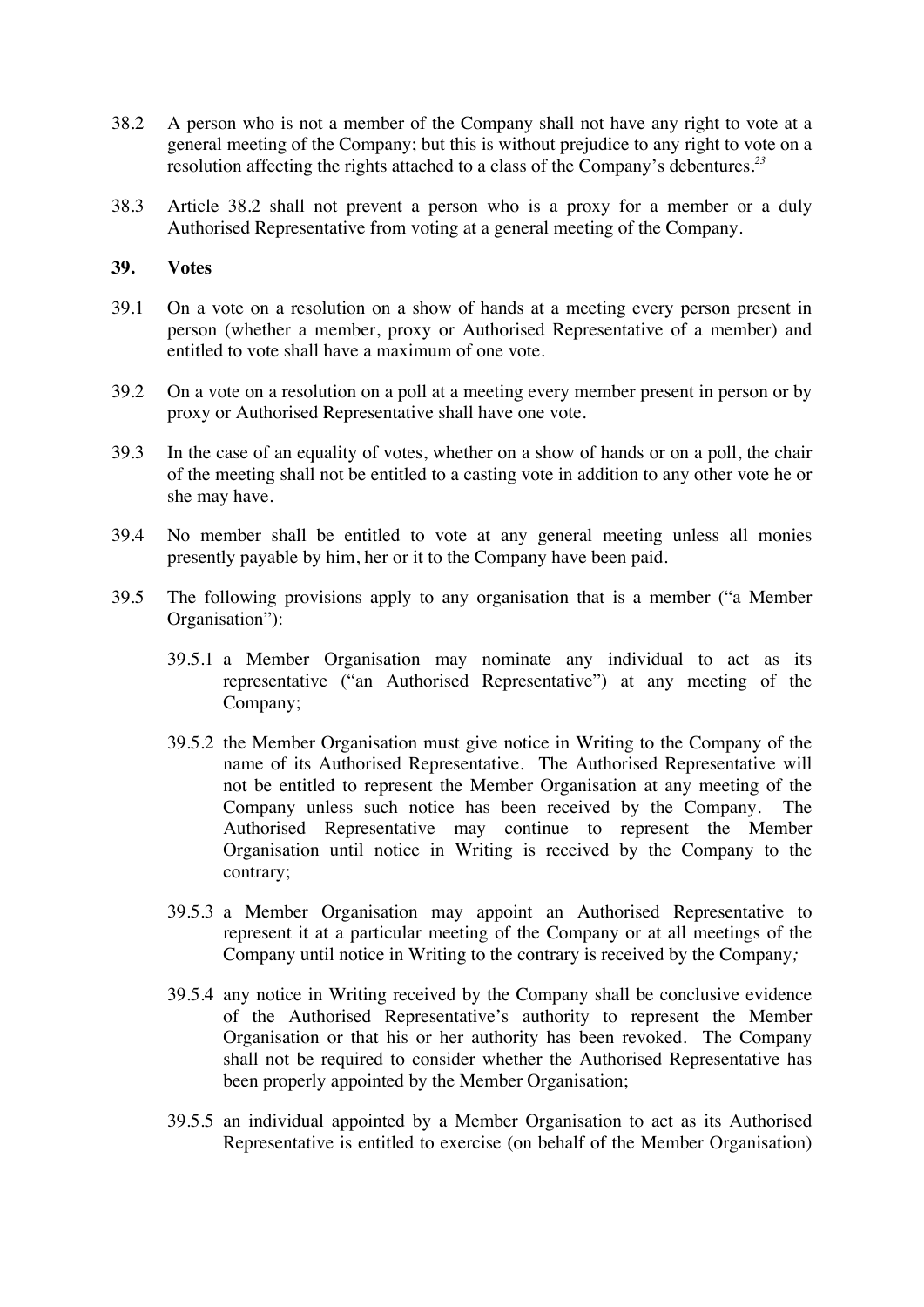the same powers as the Member Organisation could exercise if it were an individual member;

- 39.5.6 on a vote on a resolution at a meeting of the Company, the Authorised Representative has the same voting rights as the Member Organisation would be entitled to if it was an individual member present in person at the meeting; and
- 39.5.7 the power to appoint an Authorised Representative under this Article 39.5 is without prejudice to any rights which the Member Organisation has under the Companies Acts and the Articles to appoint a proxy or a corporate representative.

#### **40. Poll votes**

- 40.1 A poll on a resolution may be demanded:
	- 40.1.1 in advance of the general meeting where it is to be put to the vote; or
	- 40.1.2 at a general meeting, either before a show of hands on that resolution or immediately after the result of a show of hands on that resolution is declared.
- 40.2 A poll may be demanded by:
	- 40.2.1 the chair of the meeting;
	- 40.2.2 the Directors;
	- 40.2.3 two or more persons having the right to vote on the resolution;
	- 40.2.4 any person, who, by virtue of being appointed proxy for one or more members having the right to vote at the meeting, holds two or more votes; or
	- 40.2.5 a person or persons representing not less than one tenth of the total voting rights of all the members having the right to vote on the resolution.
- 40.3 A demand for a poll may be withdrawn if:
	- 40.3.1 the poll has not yet been taken; and
	- 40.3.2 the chair of the meeting consents to the withdrawal.
- 40.4 Polls must be taken immediately and in such manner as the chair of the meeting directs.

#### **41. Errors and disputes**

41.1 No objection may be raised to the qualification of any person voting at a general meeting except at the meeting or adjourned meeting at which the vote objected to is tendered, and every vote not disallowed at the meeting is valid.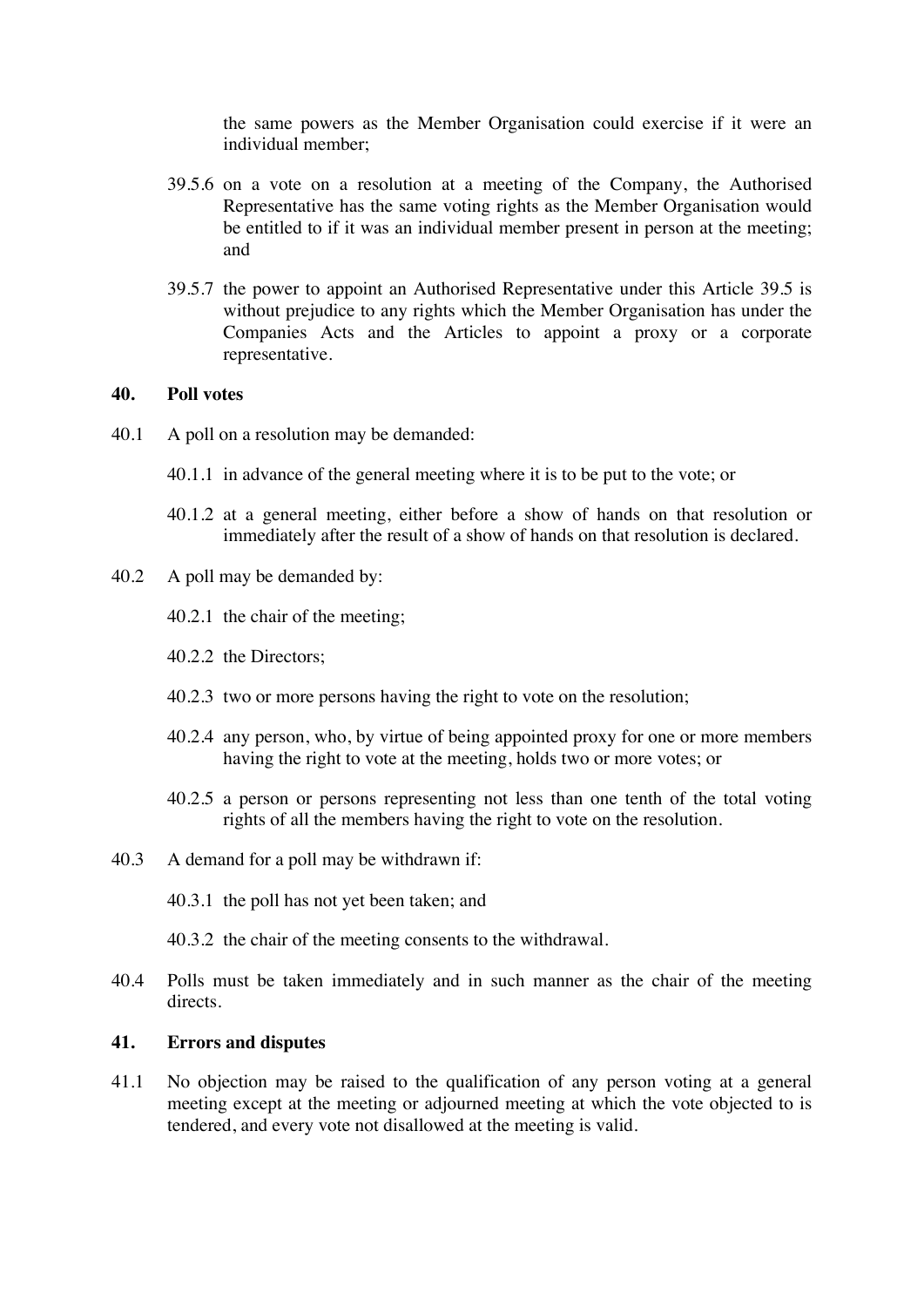41.2 Any such objection must be referred to the chair of the meeting whose decision is final.

### **42. Content of proxy notices**

- 42.1 Proxies may only validly be appointed by a notice in writing (a "Proxy Notice") which:
	- (a) states the name and address of the member appointing the proxy;
	- (b) identifies the person appointed to be that member's proxy and the general meeting in relation to which that person is appointed;
	- (c) is signed by or on behalf of the member appointing the proxy, or is authenticated in such manner as the directors may determine; and
	- (d) is delivered to the Company in accordance with the Articles and any instructions contained in the notice of the general meeting to which they relate.
- 42.2 The Company may require Proxy Notices to be delivered in a particular form, and may specify different forms for different purposes.
- 42.3 Proxy Notices may specify how the proxy appointed under them is to vote (or that the proxy is to abstain from voting) on one or more resolutions.
- 42.4 Unless a Proxy Notice indicates otherwise, it must be treated as:
	- (a) allowing the person appointed under it as a proxy discretion as to how to vote on any ancillary or procedural resolutions put to the meeting; and
	- (b) appointing that person as a proxy in relation to any adjournment of the general meeting to which it relates as well as the meeting itself.

# **43. Delivery of proxy notices**

- 43.1 A person who is entitled to attend, speak or vote (either on a show of hands or on a poll) at a general meeting remains so entitled in respect of that meeting or any adjournment of it, even though a valid Proxy Notice has been delivered to the Company by or on behalf of that person.
- 43.2 An appointment under a Proxy Notice may be revoked by delivering to the Company a notice in Writing given by or on behalf of the person by whom or on whose behalf the Proxy Notice was given.
- 43.3 A notice revoking the appointment of a proxy only takes effect if it is delivered before the start of the meeting or adjourned meeting to which it relates.

### **44. Amendments to resolutions**

44.1 An ordinary resolution to be proposed at a general meeting may be amended by ordinary resolution if: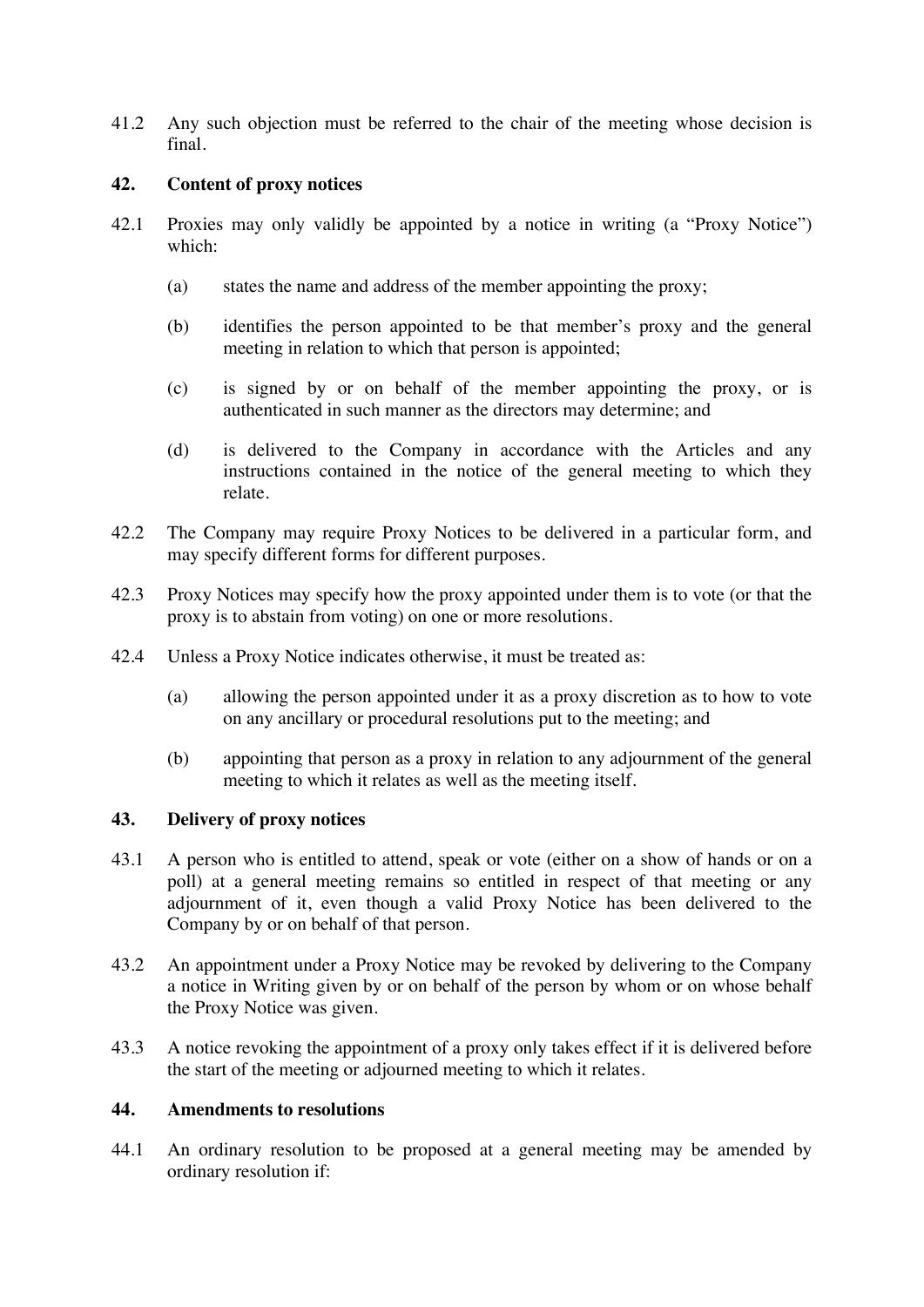- 44.1.1 notice of the proposed amendment is given to the Company in Writing by a person entitled to vote at the general meeting at which it is to be proposed not less than 48 hours before the meeting is to take place (or such later time as the chair of the meeting may determine); and
- 44.1.2 the proposed amendment does not, in the reasonable opinion of the chair of the meeting, materially alter the scope of the resolution.
- 44.2 A special resolution to be proposed at a general meeting may be amended by ordinary resolution, if:
	- 44.2.1 the chair of the meeting proposes the amendment at the general meeting at which the resolution is to be proposed; and
	- 44.2.2 the amendment does not go beyond what is necessary to correct a grammatical or other non-substantive error in the resolution.
- 44.3 If the chair of the meeting, acting in good faith, wrongly decides that an amendment to a resolution is out of order, the chair's error does not invalidate the vote on that resolution.

#### **WRITTEN RESOLUTIONS**

#### 45. **Written resolutions**

- 45.1 Subject to Article 45.3, a written resolution of the Company passed in accordance with this Article 45 shall have effect as if passed by the Company in general meeting:
	- 45.1.1 A written resolution is passed as an ordinary resolution if it is passed by a simple majority of the total voting rights of eligible members.
	- 45.1.2 A written resolution is passed as a special resolution if it is passed by members representing not less than 75% of the total voting rights of eligible members. A written resolution is not a special resolution unless it states that it was proposed as a special resolution.
- 45.2 In relation to a resolution proposed as a written resolution of the Company the eligible members are the members who would have been entitled to vote on the resolution on the circulation date of the resolution.
- 45.3 A members' resolution under the Companies Acts removing a Director or an auditor before the expiration of his or her term of office may not be passed as a written resolution.
- 45.4 A copy of the written resolution must be sent to every member together with a statement informing the member how to signify their agreement to the resolution and the date by which the resolution must be passed if it is not to lapse. Communications in relation to written notices shall be sent to the Company's auditors in accordance with the Companies Acts.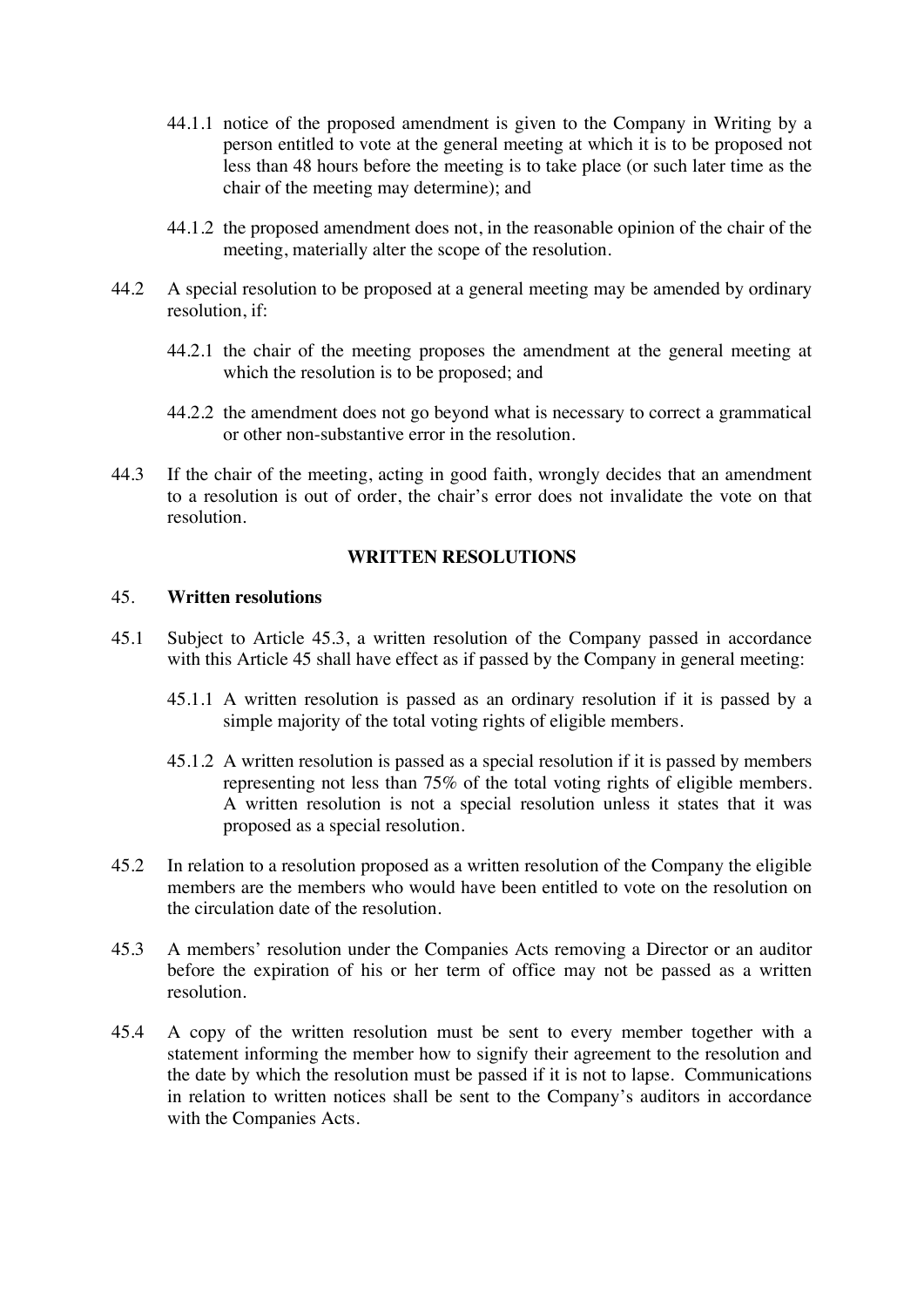- 45.5 A member signifies their agreement to a proposed written resolution when the Company receives from him or her an authenticated Document identifying the resolution to which it relates and indicating his or her agreement to the resolution.
	- 45.5.1 If the Document is sent to the Company in Hard Copy Form, it is authenticated if it bears the member's signature.
	- 45.5.2 If the Document is sent to the Company by Electronic Means, it is authenticated [if it bears the member's signature] or [if the identity of the member is confirmed in a manner agreed by the Directors] or [if it is accompanied by a statement of the identity of the member and the Company has no reason to doubt the truth of that statement] or [if it is from an email Address notified by the member to the Company for the purposes of receiving Documents or information by Electronic Means].
- 45.6 A written resolution is passed when the required majority of eligible members have signified their agreement to it.
- 45.7 A proposed written resolution lapses if it is not passed within 28 days beginning with the circulation date.

### **ADMINISTRATIVE ARRANGEMENTS AND MISCELLANEOUS**

#### **46. Means of communication to be used**

- 46.1 Subject to the Articles, anything sent or supplied by or to the Company under the Articles may be sent or supplied in any way in which the Companies Act 2006 provides for Documents or information which are authorised or required by any provision of that Act to be sent or supplied by or to the Company.
- 46.2 Subject to the Articles, any notice or Document to be sent or supplied to a Director in connection with the taking of decisions by Directors may also be sent or supplied by the means by which that Director has asked to be sent or supplied with such notices or Documents for the time being.
- 46.3 A Director may agree with the Company that notices or Documents sent to that Director in a particular way are to be deemed to have been received within an agreed time of their being sent, and for the agreed time to be less than 48 hours.

### **47. Irregularities**

The proceedings at any meeting or on the taking of any poll or the passing of a written resolution or the making of any decision shall not be invalidated by reason of any accidental informality or irregularity (including any accidental omission to give or any non-receipt of notice) or any want of qualification in any of the persons present or voting or by reason of any business being considered which is not referred to in the notice unless a provision of the Companies Acts specifies that such informality, irregularity or want of qualification shall invalidate it.

### **48. Minutes**

48.1 The Directors must cause minutes to be made in books kept for the purpose: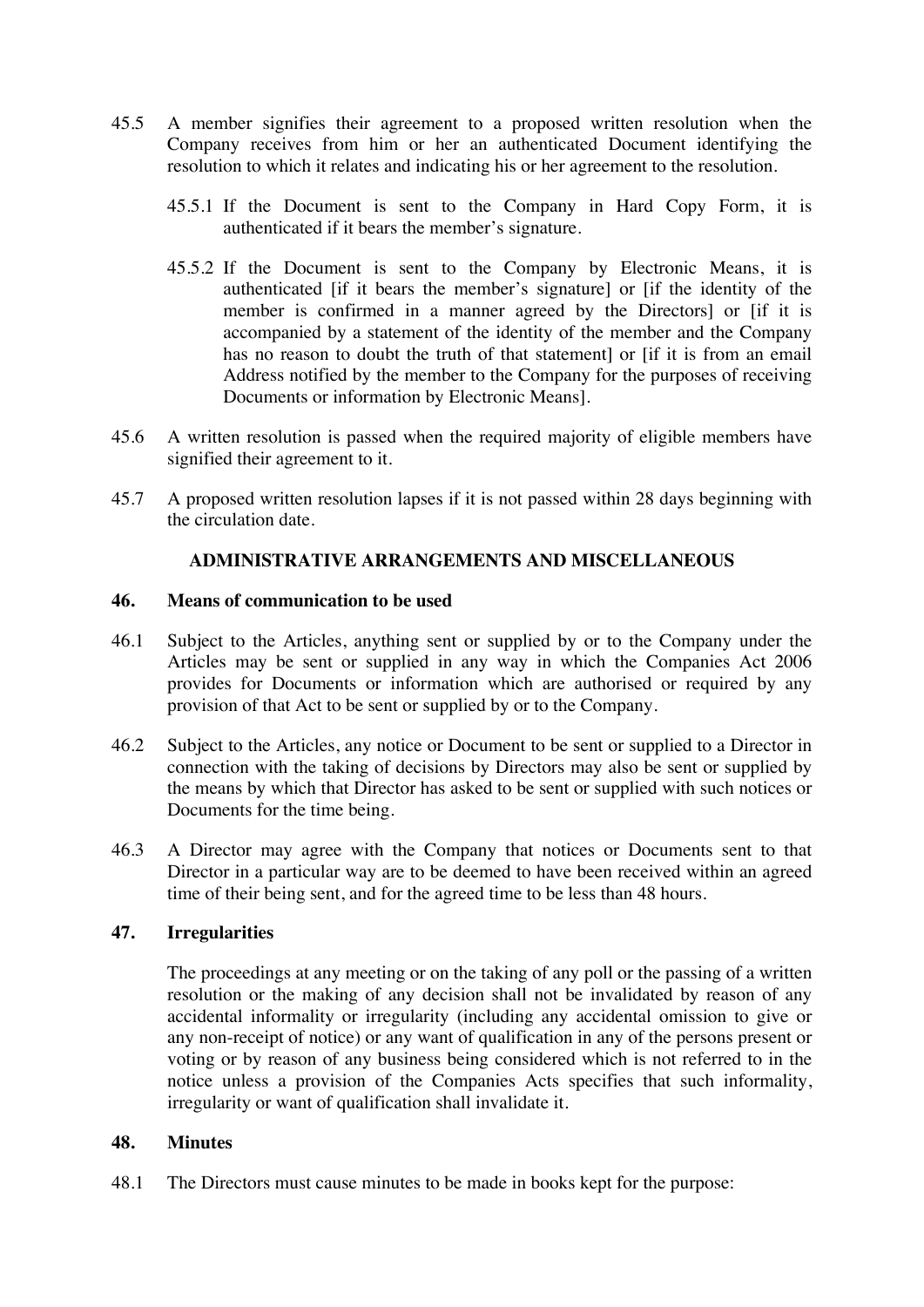- 48.1.1 of all appointments of officers made by the Directors;
- 48.1.2 of all resolutions of the Company and of the Directors; and
- 48.1.3 of all proceedings at meetings of the Company and of the Directors, and of committees of Directors, including the names of the Directors present at each such meeting;

and any such minute, if purported to be signed (or in the case of minutes of Directors' meetings signed or authenticated) by the chair of the meeting at which the proceedings were had, or by the chair of the next succeeding meeting, shall, as against any member or Director of the Company, be sufficient evidence of the proceedings.

48.2 The minutes must be kept for at least ten years from the date of the meeting, resolution or decision.

#### **49. Records and accounts**<sup>24</sup>

The Directors shall comply with the requirements of the Companies Acts as to maintaining a members' register, keeping financial records, the audit or examination of accounts and the preparation and transmission to the Registrar of Companies and the Regulator of:

- 49.1 annual reports;
- 49.2 annual returns; and
- 49.3 annual statements of account.

#### **50. Indemnity**

- 50.1 Subject to Article 50.2, a relevant Director of the Company or an associated company may be indemnified out of the Company's assets against:
	- (a) any liability incurred by that Director in connection with any negligence, default, breach of duty or breach of trust in relation to the Company or an associated company;
	- (b) any liability incurred by that Director in connection with the activities of the Company or an associated company in its capacity as a trustee of an occupational pension scheme (as defined in section 235(6) of the Companies Act 2006); and
	- (c) any other liability incurred by that Director as an officer of the Company or an associated company.
- 50.2 This Article does not authorise any indemnity which would be prohibited or rendered void by any provision of the Companies Acts or by any other provision of law.
- 50.3 In this Article: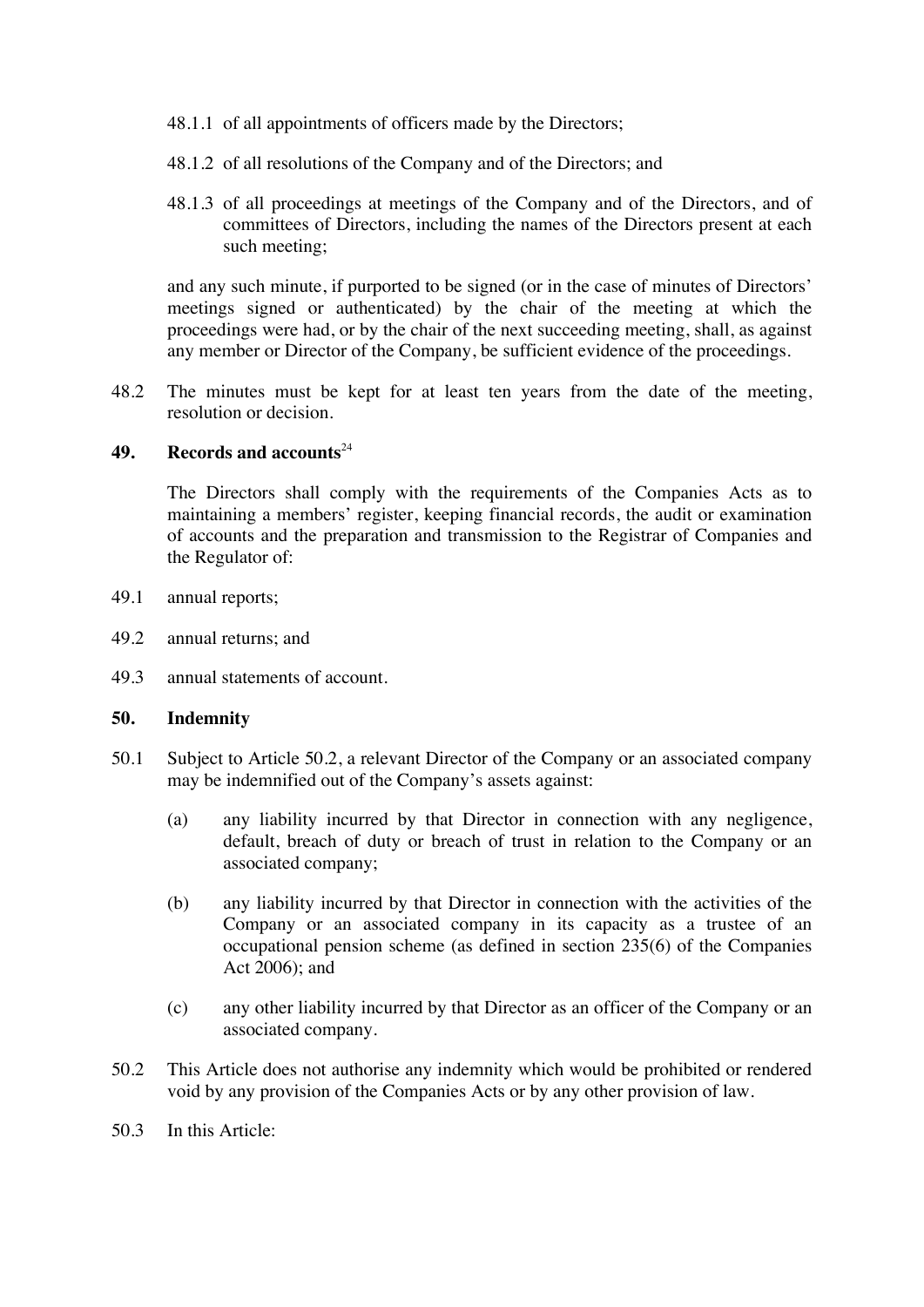- (a) companies are associated if one is a subsidiary of the other or both are subsidiaries of the same body corporate; and
- (b) a "relevant Director" means any Director or former Director of the Company or an associated company.

### **51. Insurance**

- 51.1 The Directors may decide to purchase and maintain insurance, at the expense of the Company, for the benefit of any relevant Director in respect of any relevant loss.
- 51.2 In this Article:
	- (a) a "relevant Director" means any Director or former Director of the Company or an associated company;
	- (b) a "relevant loss" means any loss or liability which has been or may be incurred by a relevant Director in connection with that Director's duties or powers in relation to the Company, any associated company or any pension fund or employees' share scheme of the company or associated company; and
	- (c) companies are associated if one is a subsidiary of the other or both are subsidiaries of the same body corporate.

#### **52. Exclusion of model articles**

The relevant model articles for a company limited by guarantee are hereby expressly excluded.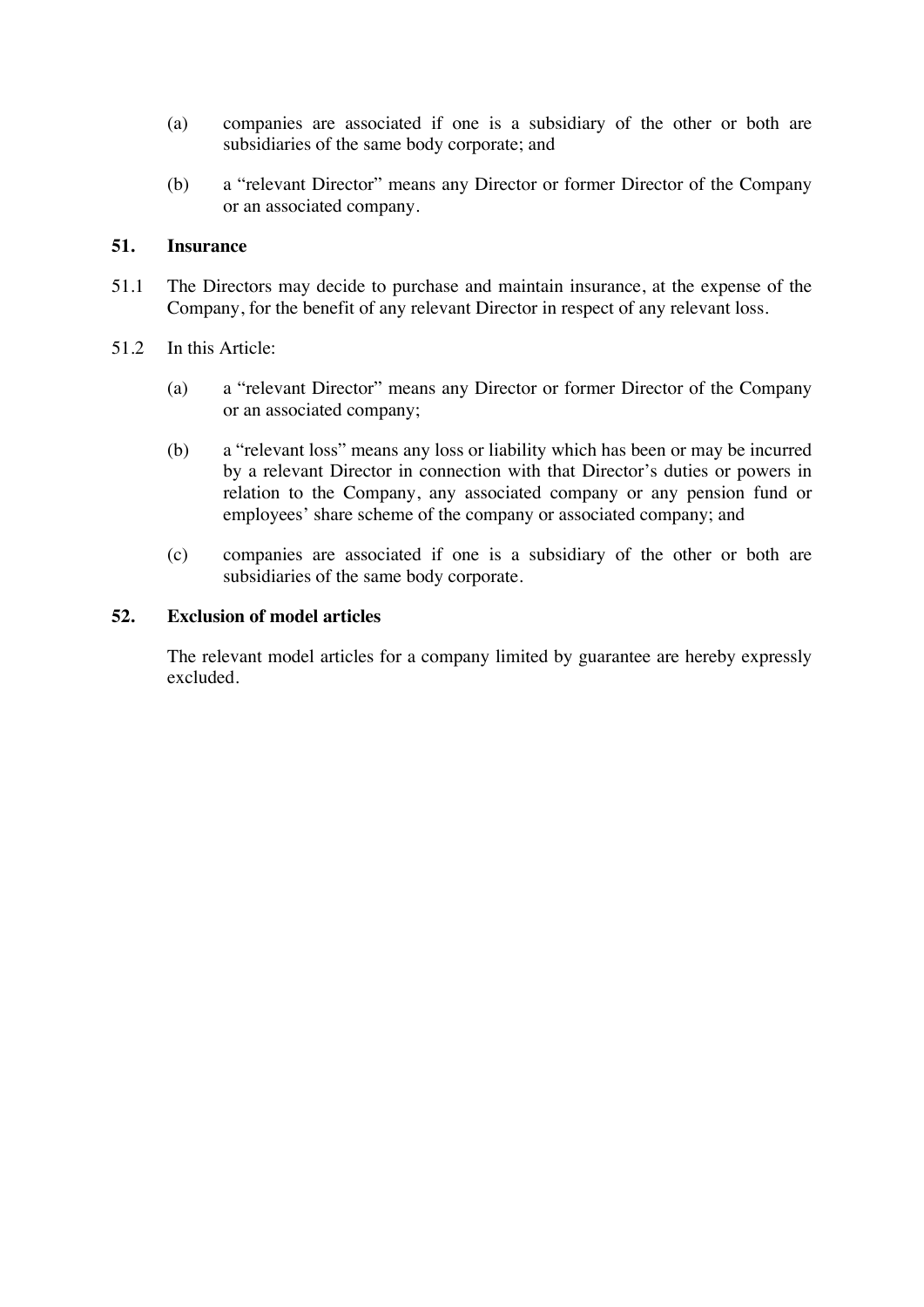### **SCHEDULE**

# **INTERPRETATION**

### **Defined terms**

1. In the Articles, unless the context requires otherwise, the following terms shall have the following meanings:

| Term        |                             | <b>Meaning</b>                                                                                                                                                                                                         |
|-------------|-----------------------------|------------------------------------------------------------------------------------------------------------------------------------------------------------------------------------------------------------------------|
| 1.1         | "Address"                   | includes a number or address used for the<br>purposes of sending or receiving Documents by<br><b>Electronic Means;</b>                                                                                                 |
| 1.2         | "Articles"                  | the Company's articles of association;                                                                                                                                                                                 |
| 1.3         | "Authorised Representative" | means any individual nominated by a Member<br>Organisation to act as its representative at any<br>meeting of the Company in accordance with<br>Article 39:                                                             |
| 1.4         | "asset-locked body"         | means (i) a community interest company, a<br>charity <sup>25</sup> or a Permitted Industrial and Provident<br>Society; or (ii) a body established outside the<br>United Kingdom that is equivalent to any of<br>those; |
| 1.5         | "bankruptcy"                | includes individual insolvency proceedings in a<br>jurisdiction other than England and Wales or<br>Northern Ireland which have an effect similar to<br>that of bankruptcy;                                             |
| 1.6         | "Chair"                     | has the meaning given in Article 10;                                                                                                                                                                                   |
| 1.7         | "chairman of the meeting"   | has the meaning given in Article 35;                                                                                                                                                                                   |
| 1.8         | "Circulation Date"          | in relation to a written resolution, has the<br>meaning given to it in the Companies Acts;                                                                                                                             |
| 1.9         | "Clear Days"                | in relation to the period of a notice, that period<br>excluding the day when the notice is given or<br>deemed to be given and the day for which it is<br>given or on which it is to take effect;                       |
|             | 1.10 "community"            | is to be construed in accordance with accordance<br>with Section $35(5)$ of the Company's (Audit)<br>Investigations and Community Enterprise) Act<br>2004;                                                             |
| <b>1.11</b> | "Companies Acts"            | means the Companies Acts (as defined in Section<br>2 of the Companies Act 2006), in so far as they<br>apply to the Company;                                                                                            |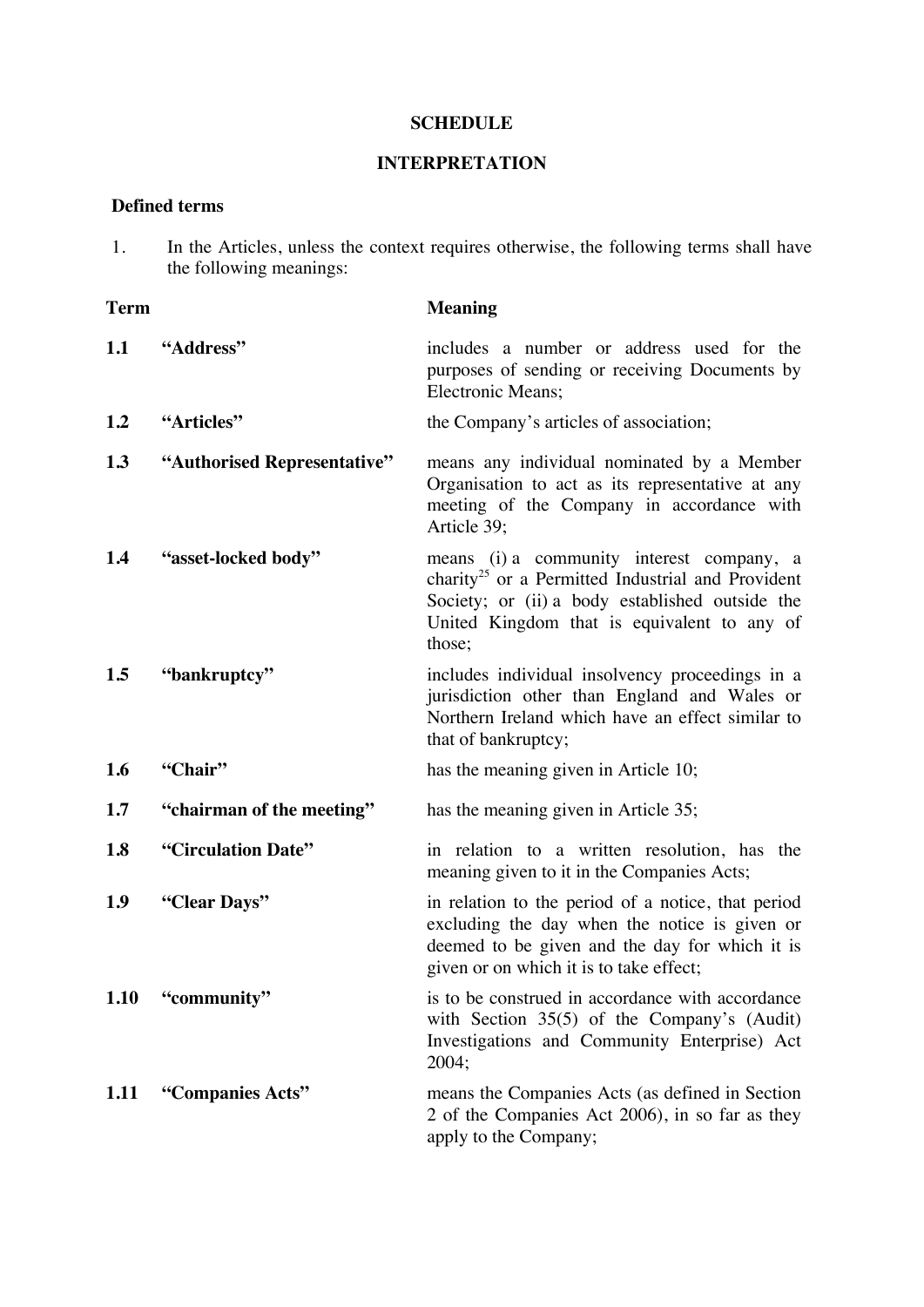| 1.12 | "Company"                                                    | [Community Interest Company/C.I.C.];<br>$\lceil$                                                                                                                                                                                                                                                                                                           |
|------|--------------------------------------------------------------|------------------------------------------------------------------------------------------------------------------------------------------------------------------------------------------------------------------------------------------------------------------------------------------------------------------------------------------------------------|
| 1.13 | "Conflict of Interest"                                       | any direct or indirect interest of a Director<br>(whether personal, by virtue of a duty of loyalty<br>another organisation or otherwise) that<br>to<br>conflicts, or might conflict with the interests of<br>the Company;                                                                                                                                  |
| 1.14 | "Director"                                                   | a director of the Company, and includes any<br>person occupying the position of director, by<br>whatever name called;                                                                                                                                                                                                                                      |
| 1.15 | "Document"                                                   | includes, unless otherwise<br>indicated,<br>any<br>Document sent or supplied in Electronic Form;                                                                                                                                                                                                                                                           |
| 1.16 | "Electronic<br>Form"<br>and<br>"Electronic Means"            | have the meanings respectively given to them in<br>Section 1168 of the Companies Act 2006;                                                                                                                                                                                                                                                                 |
| 1.17 | "Hard Copy Form"                                             | has the meaning given to it in the Companies Act<br>2006;                                                                                                                                                                                                                                                                                                  |
| 1.18 | "Memorandum"                                                 | the Company's memorandum of association;                                                                                                                                                                                                                                                                                                                   |
| 1.19 | "paid"                                                       | means paid or credited as paid;                                                                                                                                                                                                                                                                                                                            |
| 1.20 | "participate"                                                | in relation to a Directors' meeting, has the<br>meaning given in Article 15;                                                                                                                                                                                                                                                                               |
| 1.21 | "Permitted<br><b>Industrial</b><br><b>Provident Society"</b> | and an industrial and provident society which has a<br>restriction on the use of its assets in accordance<br>with Regulation 4 of the Community Benefit<br>Societies (Restriction<br>on Use<br>of Assets)<br>Regulations 2006 or Regulation 4 of the<br>Community Benefit Societies (Restriction on Use<br>of Assets) Regulations (Northern Ireland) 2006; |
| 1.22 | "Proxy Notice"                                               | has the meaning given in Article 42;                                                                                                                                                                                                                                                                                                                       |
| 1.23 | "the Regulator"                                              | means the Regulator of Community Interest<br>Companies;                                                                                                                                                                                                                                                                                                    |
| 1.24 | "Secretary"                                                  | the secretary of the Company (if any);                                                                                                                                                                                                                                                                                                                     |
| 1.25 | "specified"                                                  | means specified in the memorandum and articles<br>of association of the Company for the purposes of<br>this paragraph;                                                                                                                                                                                                                                     |
| 1.26 | "subsidiary"                                                 | has the meaning given in section 1159 of the<br>Companies Act 2006;                                                                                                                                                                                                                                                                                        |
| 1.27 | "transfer"                                                   | includes every description of disposition,<br>payment, release or distribution, and the creation<br>or extinction of an estate or interest in, or right<br>over, any property; and                                                                                                                                                                         |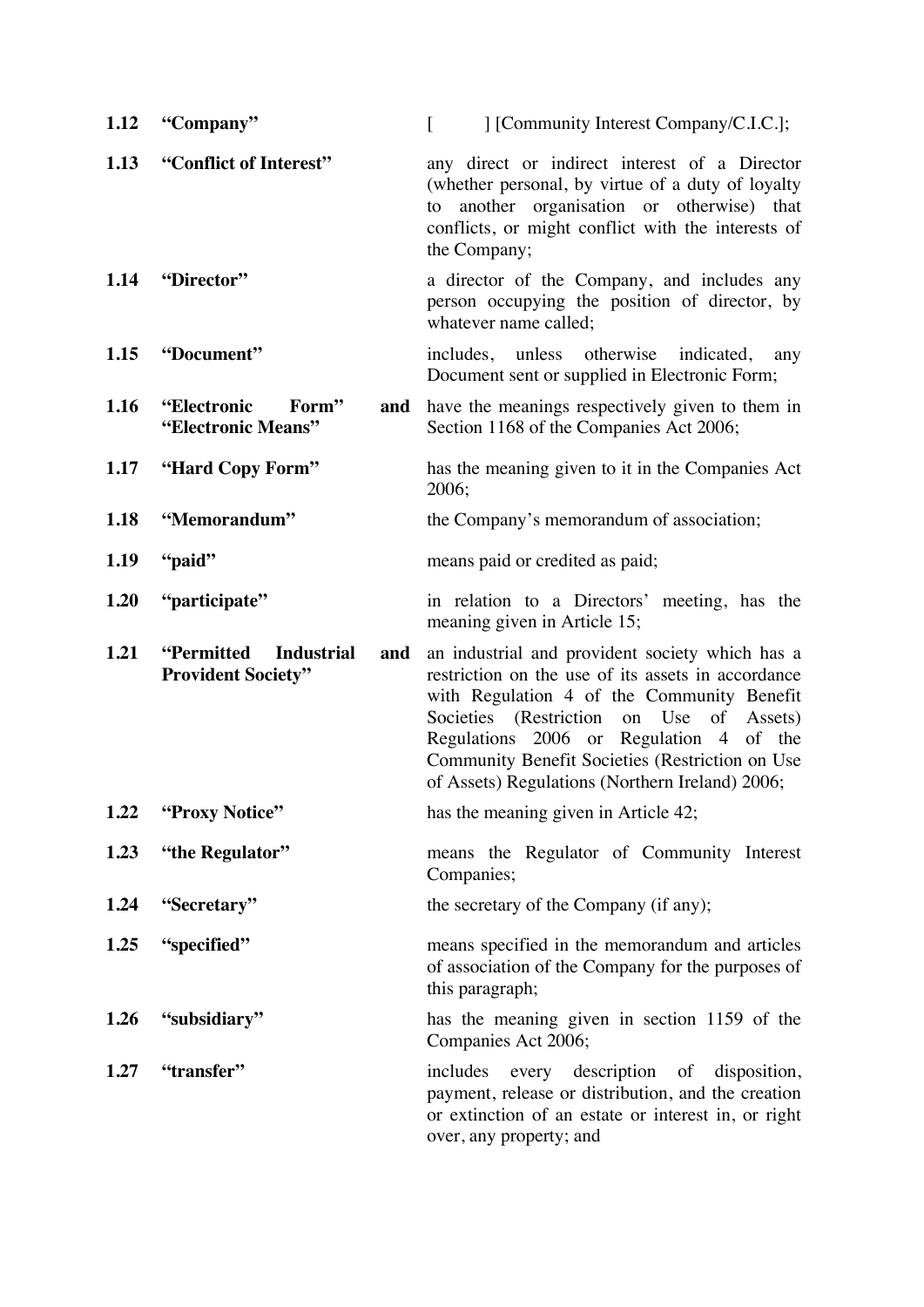# **1.28 "Writing"** the representation or reproduction of words, symbols or other information in a visible form by any method or combination of methods, whether sent or supplied in Electronic Form or otherwise.

- 2. Subject to clause 3 of this Schedule, any reference in the Articles to an enactment includes a reference to that enactment as re-enacted or amended from time to time and to any subordinate legislation made under it.
- 3. Unless the context otherwise requires, other words or expressions contained in these Articles bear the same meaning as in the Companies Act 2006 as in force on the date when the Articles become binding on the Company.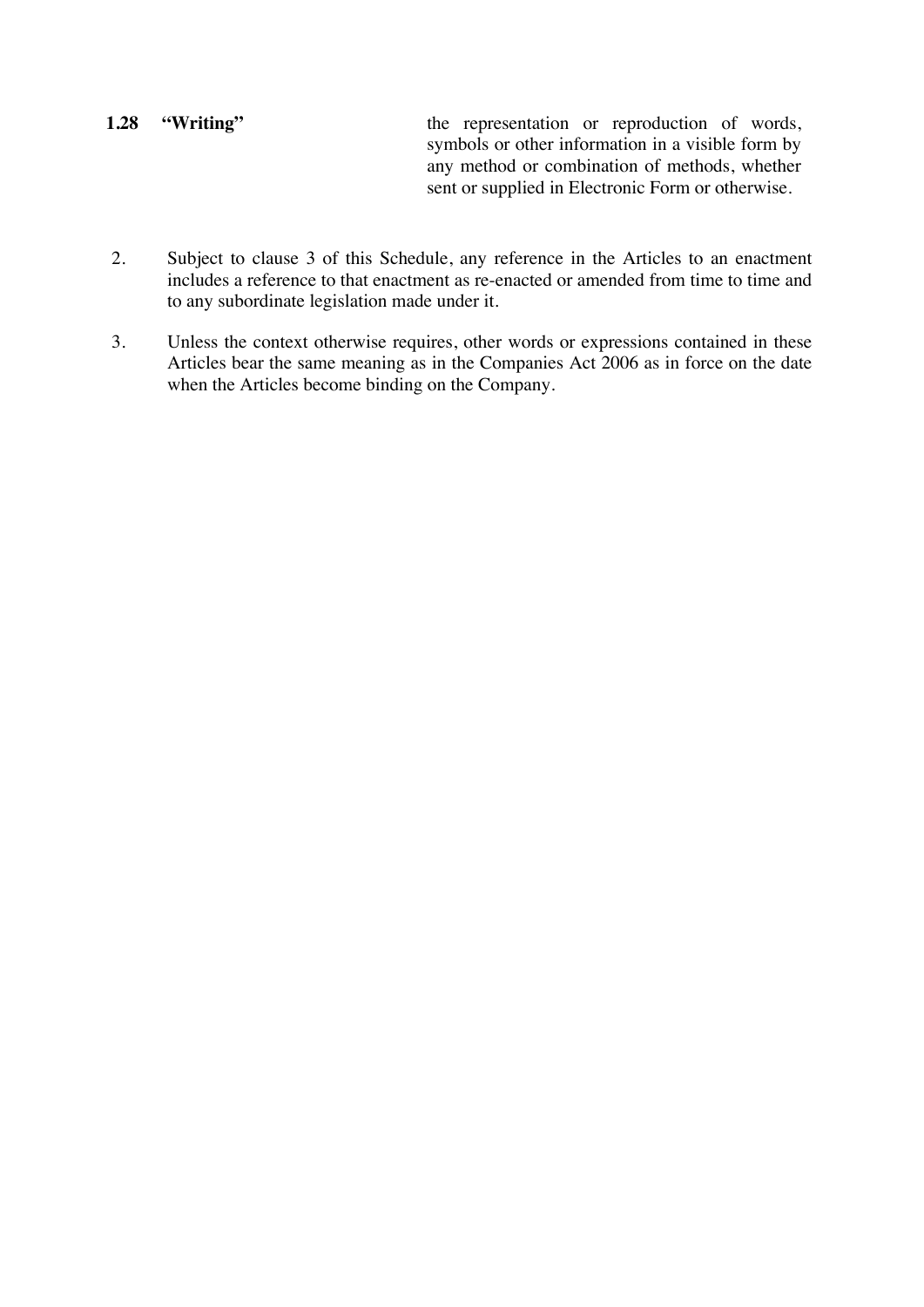#### **Explanatory Notes : CIC Limited by Guarantee, Schedule 1, Large Membership**

<sup>2</sup> See [Part 6] of the Regulator's information and guidance notes. Inclusion of the provisions contained in article 3.1 to 3.3 is mandatory, reflecting sub-paragraphs (1) to (3) of paragraph 1 of Schedule 1 to the Regulations. <sup>4</sup> On the specification of the company's objects, see [Part 5] of the Regulator's information and guidance notes. <sup>5</sup> On limited liability, see [Part 3] of the Regulator's information and guidance notes. On guarantees generally see [Chapter 3.2] of the Regulator's information and guidance notes.

<sup>6</sup> Articles 11 and 12 allow the directors to delegate any of their functions. Delegation may take the form of, for instance, the Directors giving a managing director general authority to run the company's day to day business, or responsibility for specific matters being delegated to particular directors (e.g. financial matters to a finance director); or may be equally appropriate to delegate matters to persons other than Directors. In all cases, it is important to remember that delegation does not absolve Directors of their general duties towards the company and their overall responsibility for its management. This means, amongst other things, that Directors must be satisfied that those to whom responsibilities are delegated are competent to carry them out.

 $^7$  Article 13 states that the Directors must make decisions by majority at a meeting in accordance with article 15; or unanimously if taken in accordance with article 19.

<sup>8</sup> Article 15.2 is designed to facilitate the taking of decisions by the directors communicating via telephone or video conference calls. Note the requirement to keep a written record of meetings and decisions (article 48).

<sup>9</sup> The quorum may be fixed in absolute terms (e.g. "two Directors") or as a proportion of the total number of Directors (e.g. "one third of the total number of Directors"). You may even wish to stipulate that particular named Directors, or Directors representing particular stakeholder interests, must be present to constitute a quorum. In any event, it is recommended that the quorum should never be less than half of the total number of Directors.

<sup>10</sup> Article 18 reflects paragraph 4 of Schedule 1 to the Regulations, which is required to be included in the articles of all community interest companies.

<sup>11</sup> You may wish to include a provision which gives the chair of the board a casting vote. This will enable the directors to resolve any deadlock at board level.

<sup>12</sup> Article 19 is designed to facilitate the taking of decisions by directors following discussions in the form of, for example, email exchanges copied to all the directors. Note the requirements as to recording the decision in articles 19.2 and 48.

<sup>13</sup> The provisions in articles 20 and 21 reflect the position under the Companies Act 2006. However, it is recommended that, as a matter of good practice, all actual and potential conflicts of interest are disclosed in writing or at a meeting, as the case may be.

<sup>14</sup> Private companies are obliged to have at least one director. Provisions can be inserted into the articles providing for a minimum number of directors. Where the company has just one director, that director must be a natural person. You may wish to consider whether provision should also be made for a maximum number of directors (eg. "and the total number of directors in office at any one time shall not exceed four"). While it is often important to ensure proper representation of a number of different groups on a board of directors, very large boards can become unwieldy and a maximum number of directors provision may help to guard against this.

<sup>15</sup> The board of directors cannot remove a director other than in accordance with the provisions in article 24 and the Companies Act 2006.

<sup>16</sup> See the guidance on directors' remuneration in [Part 9] of the Regulator's information and guidance notes.

 $17$  See section 112 of the Companies Act 2006. A company's members are (i) the subscribers to its

memorandum; and (ii) every other person who agrees to become a member of the company and whose name is entered in its register of members.

<sup>18</sup> There is no need for all those who wish to become Members to subscribe to the Memorandum on incorporation; they can become Members and be entered in the register of Members after the company has been formed.

<sup>19</sup> Inclusion of the provisions in article 27 (other than 27.3) (reflecting paragraphs 2(1)-(4) of Schedule 1 to the Regulations) is mandatory. [Directors should ensure that the information to be included on an application form includes all the information which will be required to fill in Companies House Form [288a] on the appointment of the new Member as a Director (see http://www.companieshouse.gov.uk/forms/generalForms/288A.pdf).].

<sup>[</sup>Part 5] of the Regulator's information and guidance notes. If you are an existing company wishing to become a community interest company, there is no need to adopt completely new articles, but you must comply with the requirements of the Community Interest Company Regulations 2005 (as amended) ("the Regulations") by including the provisions set out in Schedule 1 to the Regulations in the articles of your company.